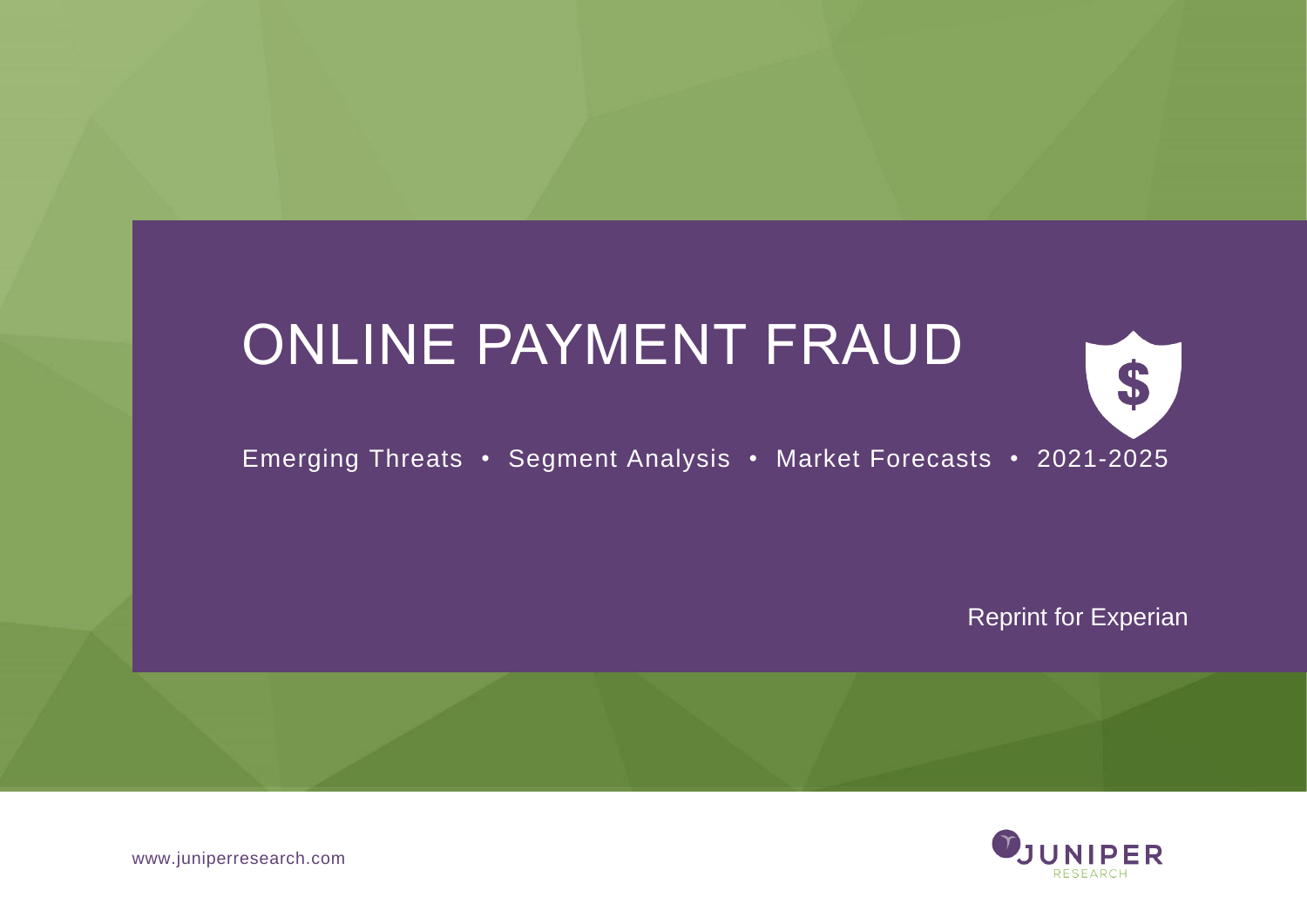#### First Published April 2021

© Juniper Research Limited All rights reserved.

Published by: Juniper Research Limited, 9 Cedarwood, Chineham Park, Basingstoke, RG24 8WD, UK UK: Tel +44 (0) 1256 830001/475656 US: Tel +1 408 716 5483 www.juniperresearch.com info@juniperresearch.com

Printed in United Kingdom

Nick Maynard and Susan Morrow are the Authors of this Work

#### Report Author

Nick Maynard and Susan Morrow

Juniper Research endeavours to provide accurate information. Whilst information, advice or comment is believed to be correct at the time of publication, Juniper Research cannot accept any responsibility for its completeness or accuracy. Accordingly, Juniper Research, author or distributor shall not be liable to any person or entity with respect to any loss or damage caused or alleged to be caused directly or indirectly by what is contained in or left out of this publication.

This report contains projections and other forward-looking statements that have been developed through assumptions based on currently available information. All such statements and assumptions are subject to certain risks and uncertainties that could cause actual market parameters and performance to differ materially from those described in the forward-looking statements in the published reports. Such factors include, without limitation, unanticipated technological, environmental, political, social and economic factors beyond the control of Juniper Research.

Forecasting is by definition a dynamic process that depends on the factors outlined above and can be vulnerable to major changes as a result. Juniper Research operates a policy of continuous improvement and reserves the right to revise forecasts at any time without notice.

All rights reserved: Juniper Research welcomes the use of its data for internal information and communication purposes, subject to the purchased license terms. When used it must include the following "Source: Juniper Research". Prior written approval is required for large portions of Juniper Research documents. Juniper Research does not allow its name or logo to be used in the promotion of products or services. External reproduction of Juniper Research content in any form is forbidden unless express written permission has been given by Juniper Research. Copying and/or modifying the information in whole or in part are expressly prohibited.

If you wish to quote Juniper Research please submit the planned quotation to info@juniperresearch.com for approval.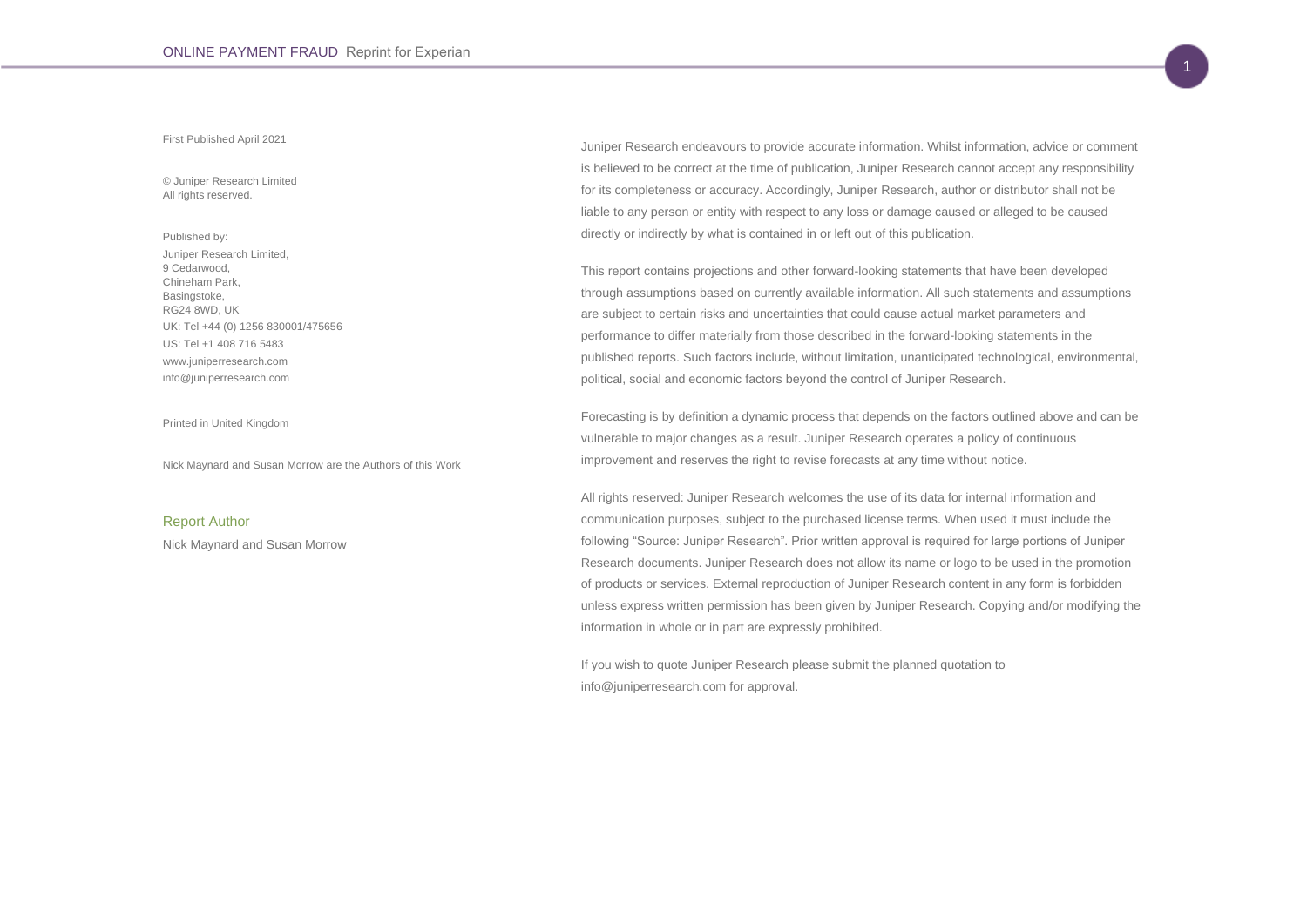## **Foreword**

## Juniper Research Limited

Juniper Research is a European based provider of business intelligence. We specialise in providing high quality data and fully-researched analysis to manufacturers, financiers, developers and service/content providers across the communications sector.

Consultancy Services: Juniper Research is fully independent and able to provide unbiased and reliable assessments of markets, technologies and industry players. Our team is drawn from experienced senior managers with proven track records in each of their specialist fields.

## Regional Definitions

| North America:         | Canada, US.                                                                                                                                                                                                                                                                                                                                                                                                                                                                                                                                                                                                                                                                                                                                                                                                        |
|------------------------|--------------------------------------------------------------------------------------------------------------------------------------------------------------------------------------------------------------------------------------------------------------------------------------------------------------------------------------------------------------------------------------------------------------------------------------------------------------------------------------------------------------------------------------------------------------------------------------------------------------------------------------------------------------------------------------------------------------------------------------------------------------------------------------------------------------------|
| Latin America:         | Argentina, Aruba, Bahamas, Barbados, Belize, Bolivia, Brazil,<br>Cayman Islands, Chile, Colombia, Costa Rica, Cuba, Dominica,<br>Dominican Republic, Ecuador, El Salvador, French Guiana,<br>Grenada, Guadeloupe, Guatemala, Guyana, Haiti, Honduras,<br>Jamaica, Martinique, Mexico, Netherlands Antilles, Nicaragua,<br>Panama, Paraguay, Peru, Puerto Rico, St. Kitts and Nevis, St. Lucia,<br>St. Vincent and the Grenadines, Surinam, Trinidad and Tobago,<br>Turks and Caicos Islands, Uruguay, Venezuela, Virgin Islands.                                                                                                                                                                                                                                                                                   |
| West Europe:           | Austria, Belgium, Cyprus, Denmark, Finland, France, Germany,<br>Greece, Iceland, Ireland, Italy, Liechtenstein, Luxembourg, Malta,<br>Netherlands, Norway, Portugal, Spain, Sweden, Switzerland, UK.                                                                                                                                                                                                                                                                                                                                                                                                                                                                                                                                                                                                               |
| Central & East Europe: | Albania, Belarus, Bosnia and Herzegovina, Bulgaria, Croatia, Czech<br>Republic, Estonia, Hungary, Latvia, Lithuania, Moldova, Montenegro,<br>North Macedonia, Poland, Romania, Russia, Serbia, Slovakia,<br>Slovenia, Turkey, Ukraine.                                                                                                                                                                                                                                                                                                                                                                                                                                                                                                                                                                             |
| Far East & China:      | China, Hong Kong, Japan, Macao, South Korea, Taiwan.                                                                                                                                                                                                                                                                                                                                                                                                                                                                                                                                                                                                                                                                                                                                                               |
| Indian Subcontinent:   | Bangladesh, India, Nepal, Pakistan, Sri Lanka.                                                                                                                                                                                                                                                                                                                                                                                                                                                                                                                                                                                                                                                                                                                                                                     |
| Rest of Asia Pacific:  | Australia, Brunei, Fiji, New Caledonia, New Zealand, Cambodia,<br>Indonesia, Laos, Malaysia, Maldives, Mongolia, Myanmar,<br>Philippines, Singapore, Thailand, Vietnam.                                                                                                                                                                                                                                                                                                                                                                                                                                                                                                                                                                                                                                            |
| Africa & Middle East:  | Afghanistan, Algeria, Angola, Armenia, Azerbaijan, Bahrain, Benin,<br>Botswana, Burkina Faso, Burundi, Cameroon, Cape Verde, Central<br>African Republic, Chad, Comoros, Congo, Cote d'Ivoire, Democratic<br>Republic of Congo, Djibouti, Egypt, Equatorial Guinea, Eswatini,<br>Ethiopia, Gabon, Gambia, Georgia, Ghana, Guinea, Guinea-Bissau,<br>Iran, Iraq, Israel, Jordan, Kazakhstan, Kenya, Kuwait, Kyrgyzstan,<br>Lebanon, Lesotho, Libya, Madagascar, Malawi, Mali, Mauritania,<br>Mauritius, Morocco, Mozambique, Namibia, Niger, Nigeria, Oman,<br>Palestine, Qatar, Reunion, Rwanda, Saudi Arabia, Senegal,<br>Seychelles, Sierra Leone, South Africa, South Sudan, Sudan, Syria,<br>Tajikistan, Tanzania, Tunisia, Turkmenistan, Uganda, United Arab<br>Emirates, Uzbekistan, Yemen, Zambia, Zimbabwe |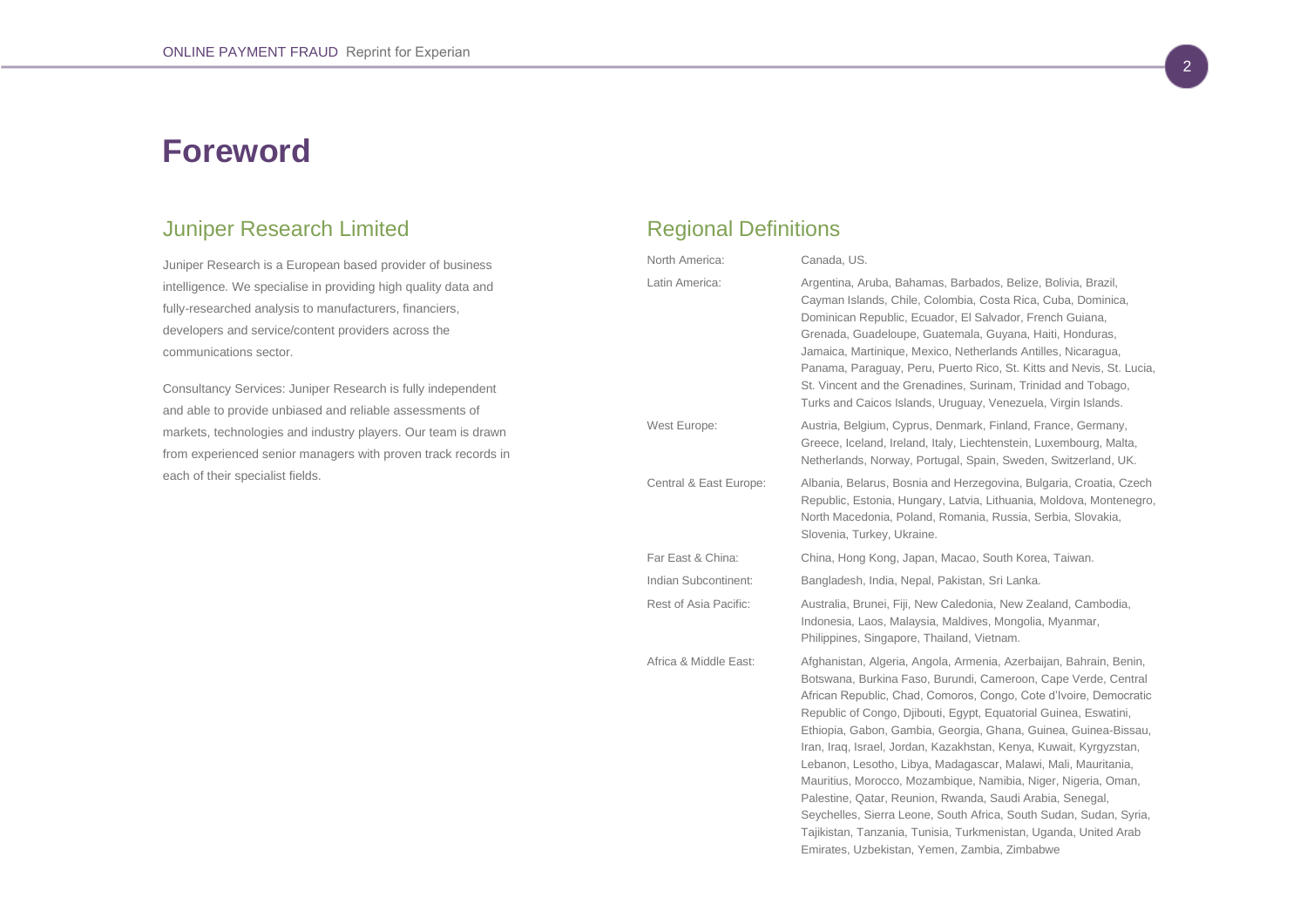## <span id="page-3-0"></span>**Contents**

## **1. [Online Payment Fraud: Market Overview](#page-4-0)**

| 1.3.2 Continued Darknet Activity & Messaging Apps8             |  |
|----------------------------------------------------------------|--|
|                                                                |  |
|                                                                |  |
|                                                                |  |
|                                                                |  |
|                                                                |  |
|                                                                |  |
|                                                                |  |
|                                                                |  |
|                                                                |  |
|                                                                |  |
|                                                                |  |
| 1.5 Consumer Behaviour and Bots, a Wealth of Opportunities for |  |
|                                                                |  |
|                                                                |  |
|                                                                |  |
|                                                                |  |

## **2. [Online Payment Fraud: Competitor Analysis](#page-24-0)**

| Figure 2.4: Experian Financial Snapshot (\$m), FY 2018-2020  28 |  |
|-----------------------------------------------------------------|--|
|                                                                 |  |
|                                                                 |  |
|                                                                 |  |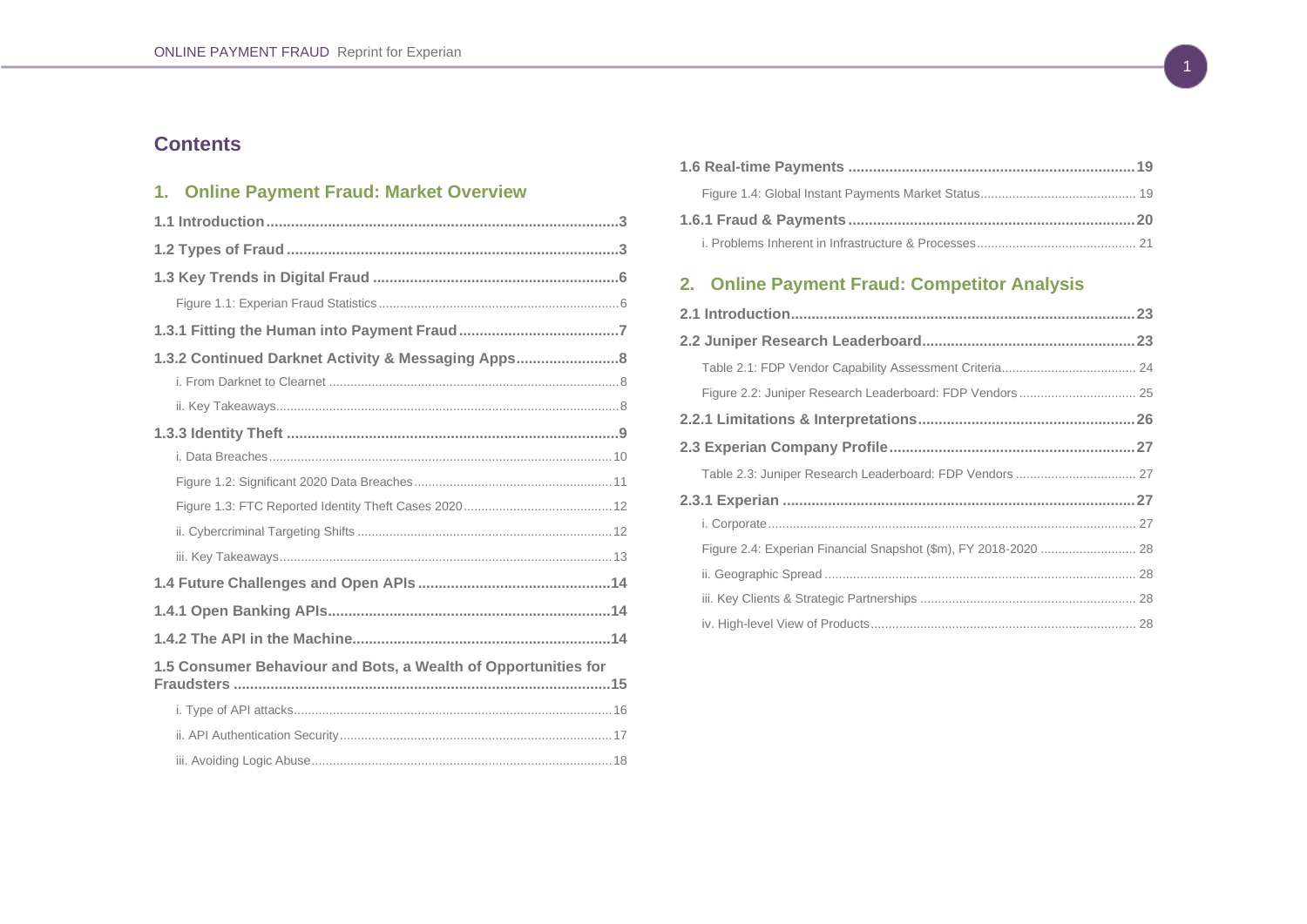## $<$   $>$

# <span id="page-4-0"></span>1. Online Payment Fraud: Market **Overview**



ONLINE PAYMENT FRAUD Deep Dive Strategy & Competition 2021-2025

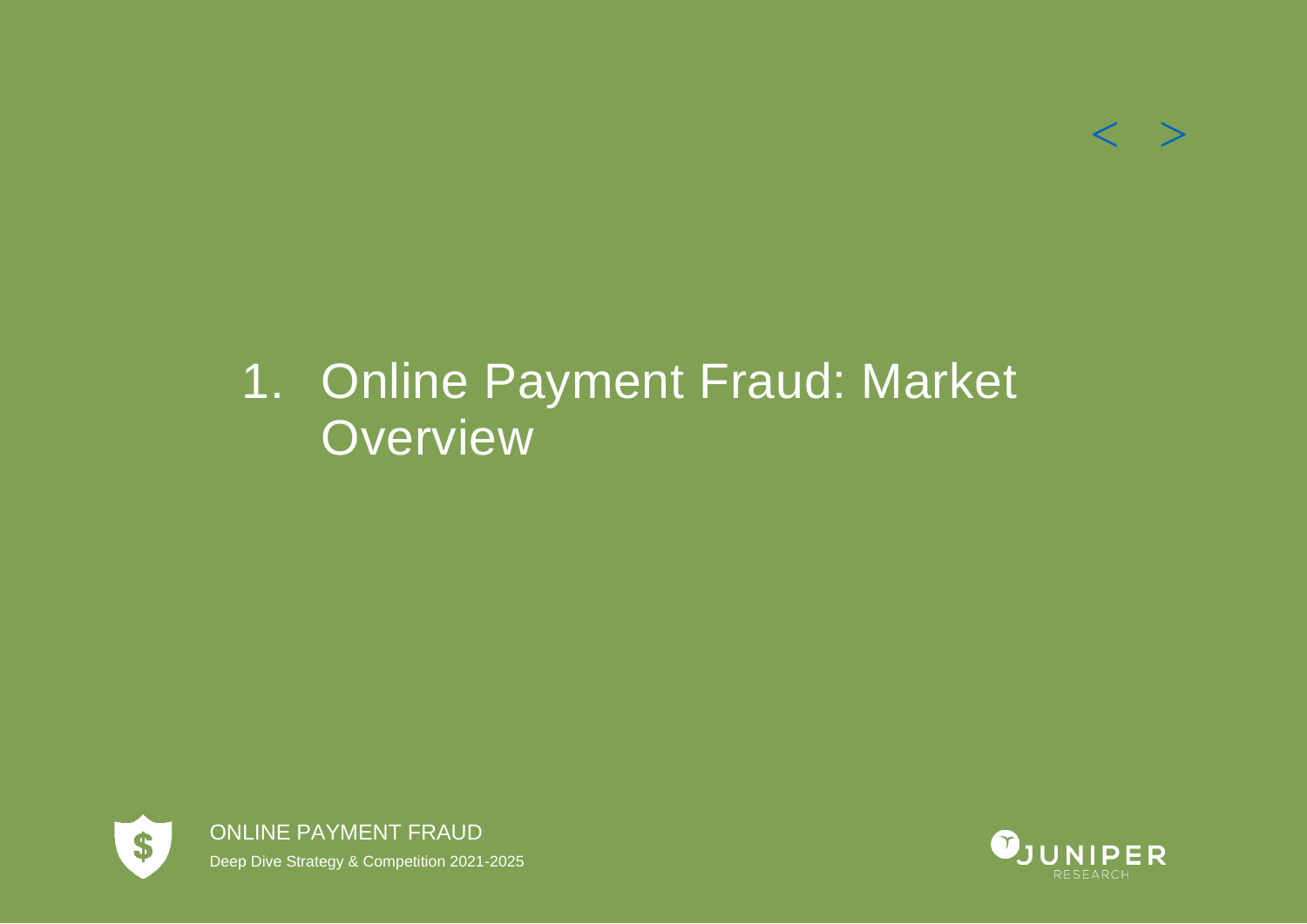## <span id="page-5-0"></span>**1.1 Introduction**

Digital payments, already a booming industry before the COVID-19 pandemic, have since been a key part of a social distancing strategy used by governments in the world. Since the pandemic, record numbers of online payments are being processed on all channels, but especially digital. Juniper Research forecasts that wallet users will exceed 4.4 billion globally in 2025, from 2.6 billion in 2020.

From market data it is clear that online payment is convenient and drives eCommerce. However, it has also created a playground for cybercriminals intent on circumventing the structures on which online payments rely. Trust, it seems, is breaking down. A 2021 report from Experian that looks at global fraud, points out a systemic issue in how fraud is being handled.

Organisations' seemingly misplaced confidence in their ability to identify and re-recognise customers is contributing to higher fraud losses and a subsequent lack of trust.<sup>'i</sup>

This finding leads to the idea of establishing 'zero trust' payment ecosystems that offer an option to always verify, never trust or store, with security measures, including tokenisation, providing the backbone to achieve this.

The threat landscape continues to evolve and test existing anti-fraud measures. The omnichannel retail environment, fuelled by changing customer expectations, restrictions during the pandemic, along with initiatives that are encouraging the open use of financial data, are

creating a perfect storm for fraud. Fresh and upgraded challenges must be tackled in the world of online payments. New types of fraud such as 'silent fraud' and cybersecurity vulnerabilities are all contributing to a complex mix of attack vectors.

As in any other industry, disruption has the potential to be a force for good; it opens up opportunities through innovation. However, online payments are not isolated, they operate in a complex web of interactions and the use of open APIs (Application Programming Interfaces), whilst creating expansive opportunities for all stakeholders, must now be a consideration. The identity network, a key component of payments, is also a driving force that, used well, can build trust, but also adds into this heady mix of opportunities for fraud.

Cybercriminals are always one step ahead. They use a mix of social engineering and technology know-how to circumvent systems. Fraudsters' ultimate aim is financial, so payment systems are the ideal target. Juniper Research estimates that there was a \$27 billion eCommerce transaction fraud loss in 2020 and that this will reach over \$52 billion in 2025, as the eCommerce ecosystem expands.

Understanding the threat landscape is crucial to reinforcing protections, whilst keeping innovation clear of exploitation.

## <span id="page-5-1"></span>**1.2 Types of Fraud**

Fraudsters are highly innovative and use whatever means available to intercept, manipulate, and misrepresent financial transactions for personal financial gain.

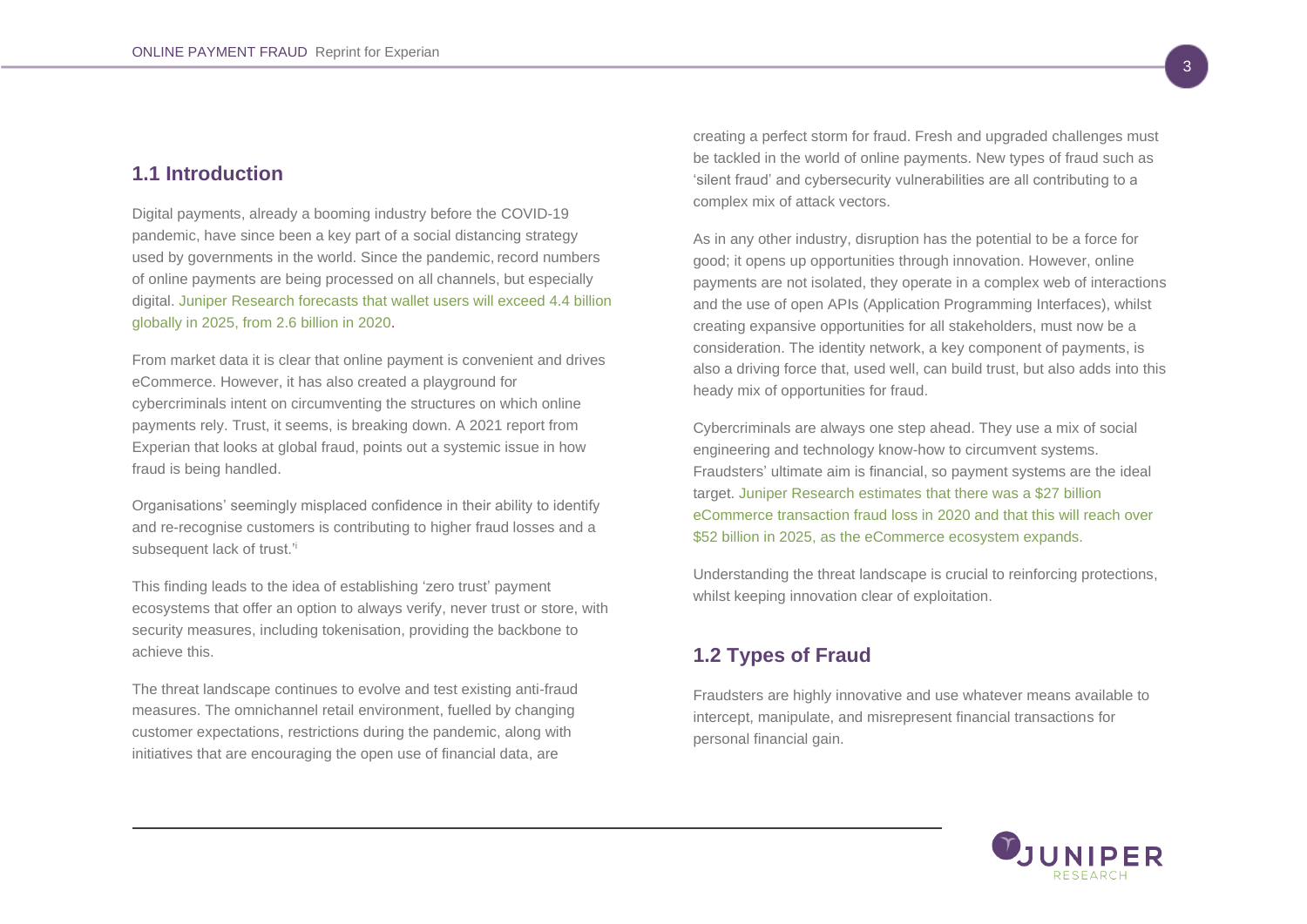Identity is sitting as a central pivot in the payment ecosystem for both customer engagement and fraud prevention. As identity has become intrinsically entwined with payments, the focus of the fraudster has been innovating around identity or more precisely, identity data. Methods of fraud reflect new technologies and new processes. The fraudsters toolkit does not only become ever-more sophisticated, but it expands its range and scope of attack. Attacks are often multi-part, drawing in the social as well as the technical to execute a fraud event. The following is a list of the top fraud attack methods:

- Identity fraud and KYC (synthetic identity) the data that describes an individual is an inherent part of the payment's ecosystem. The assurance that a payment transaction is checked using a robust KYC/CDD (Know your Customer/Customer Due Diligence) process is vital in reducing fraud. However, ever-more sophisticated synthetic identity fraud is changing the metrics of KYC/CDD. Technologies such as deep fakes will be used to confuse the KYC process; making it vulnerable to deep fake identities and making fraudulent events harder to detect.
- Silent Fraud keeping under the radar is a tactic used in other cybercriminal techniques, for example, in detection evasion by malware. It makes sense that fraudsters will use detection evasion in fraudulent activity around payments. In this type of fraud, small amounts are taken from thousands of accounts – the whole adding up to often more than a single large fraud event. A report from the RUSI (Royal United Services Institute) has termed this threat the 'Silent Threat' and positioned fraud as now being more about defrauding at the individual level than at the bank level. The report states: 'While the 'hidden' nature of the crime makes assessing the true volume and cost

of fraud against individuals difficult, it is clear from available statistics that the scale of the problem is vast, with one report from 2017 suggesting that fraud against individuals was at that time as high as £6.8 billion  $($9.4$$  billion).'

• Clean Fraud – is a transaction that passes a merchant's typical checks and appears to be legitimate, yet it is actually fraudulent. For example, the order has valid customer account information, an IP (Internet Protocol) address that matches the billing address, accurate AVS (Address Verification Service) data and card verification number, etc. (i.e. the fraudster has managed to steal every piece of data required to carry out a purchase).

Clean fraud is very difficult to combat because there are seemingly no anomalies to detect. The only options are either to ask more questions, which introduces friction to the buying process; or, to passively leverage increasingly richer data about the context of the transaction or the digital behavioural signals from the interaction.

- Account Takeover is a type of identity fraud where criminals attempt to gain access to a consumer's funds by adding their information to the account (for example, adding their name as a registered user to the account, changing an email or physical address).
- Friendly Fraud occurs when a merchant receives a chargeback because the cardholder denies making the purchase or receiving the order, yet the goods or services were actually received. In some instances, the order may have been placed by a family member or friend that has access to the buyer's cardholder information.

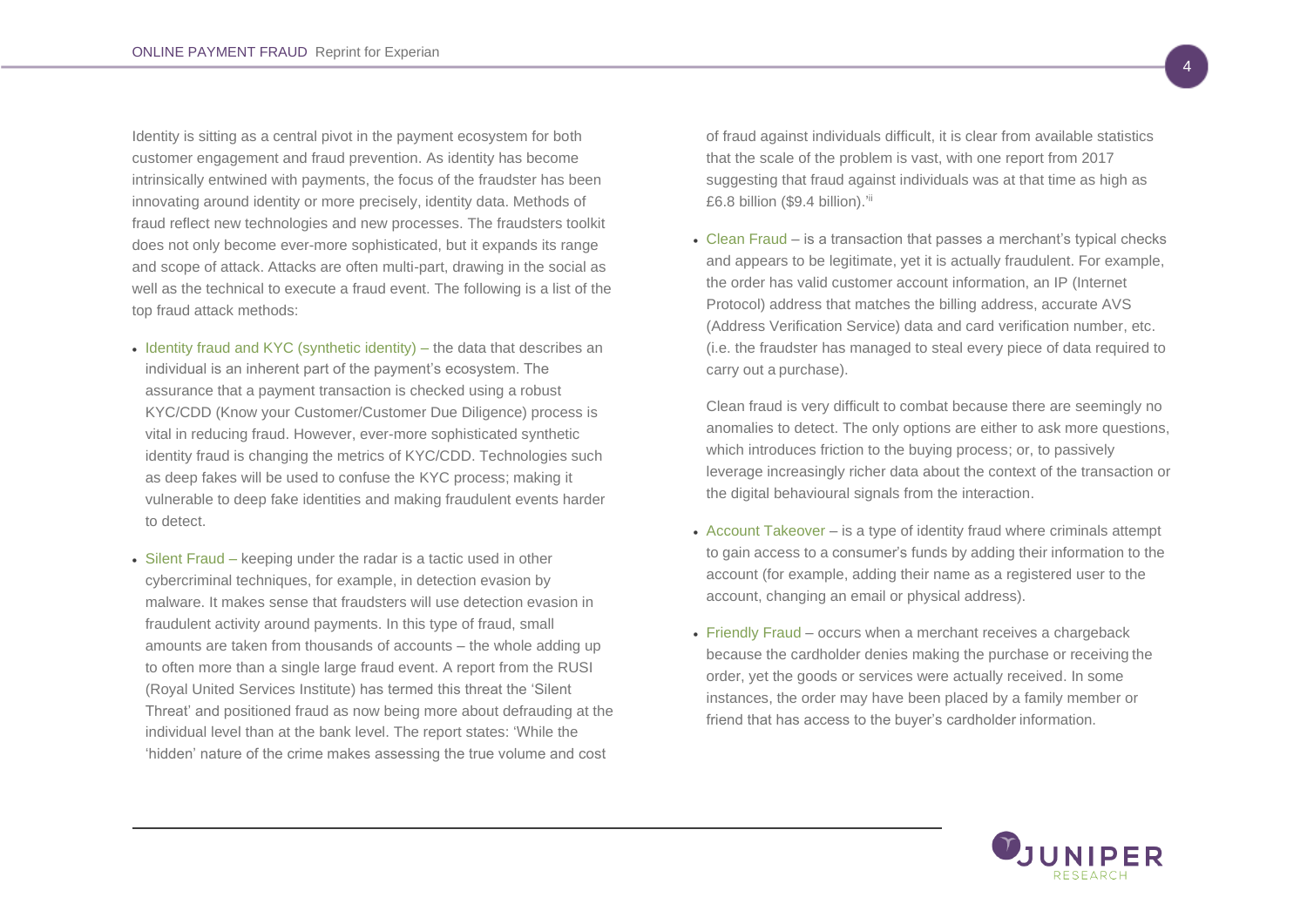- Chargeback Fraud similar to friendly fraud, as a chargeback request is made in spite of received goods and services. While friendly fraud is non-malicious in nature, chargeback fraud is typically a premeditated intention to commit fraud.
- Affiliate Fraud this type of fraud involves the fraudulent use of a company's lead or referral programmes to make a profit. For example, companies may submit phoney leads with real customer information, or inflate web traffic to increase their payout before the merchant is aware of the scam.
- Re-shipping this typically involves fraudsters recruiting an innocent person (known as a 'mule') to package and re-ship merchandise purchased with stolen credit cards. Since the mule has a legitimate shipping address, the merchant would have no reason to suspect fraud. The fraudsters then ask the unsuspecting individual to re-package and send the goods to them.
- Botnets a botnet is a network of infected machines controlled by a fraudster (the 'botmaster') to perpetuate a host of crimes. In the case of eCommerce, the infected device could be used with stolen payment and identity information, so the transaction appears to originate from a location that reasonably matches the credit card in use. In this way, infected computers appear to be 'good' when, in fact, they are not.
- Phishing is the practice of sending seemingly official emails from legitimate businesses to steal sensitive personal information from customers, such as account login details, passwords and account numbers.

A variation of phishing is SMS phishing (or smishing) where a fraudster sends a text message that asks a mobile phone user to provide personal information, such as their online banking password, or asks the phone user to make a phone call to a number controlled by the fraudster and then enter their ATM PIN number or online password.

Phishing has increased drastically during the pandemic. Reports have shown increases of staggering amounts, a CGI survey showing an increase of 30,000% in threats related to COVID-19.<sup>iii</sup> Google admitted to blocking 18 million coronavirus related emails per day in April 2020.<sup>iv</sup>

- Whaling is a variation of phishing, but targets or 'spears' a specific subset of consumers, customers or employees. Fraudsters send tailored messages that appear to have come from the targeted entity's organisation, sent by another staff member, known business partner or other trusted party. BEC (Business Email Compromise), a form of whaling, has seen increases in 2020 with an 81% increase between Q2 and Q3 of 2020, according to reports observing BEC related scams.<sup>v</sup>
- Pharming re-directs website traffic to an illegal site where customers unknowingly enter their personal data.
- Triangulation this enables fraudsters to steal credit card information from valid customers, typically through online auctions, ticketing sites, or online classified ads. A fraudster posts a product online at a severely discounted price, which is purchased by a customer using a valid credit card. The fraudster uses other stolen payment credentials to purchase and ship the product from a legitimate website to the customer. Neither the merchant nor the customer suspects anything, yet both have been duped. In the meantime, the fraudster now has access to the

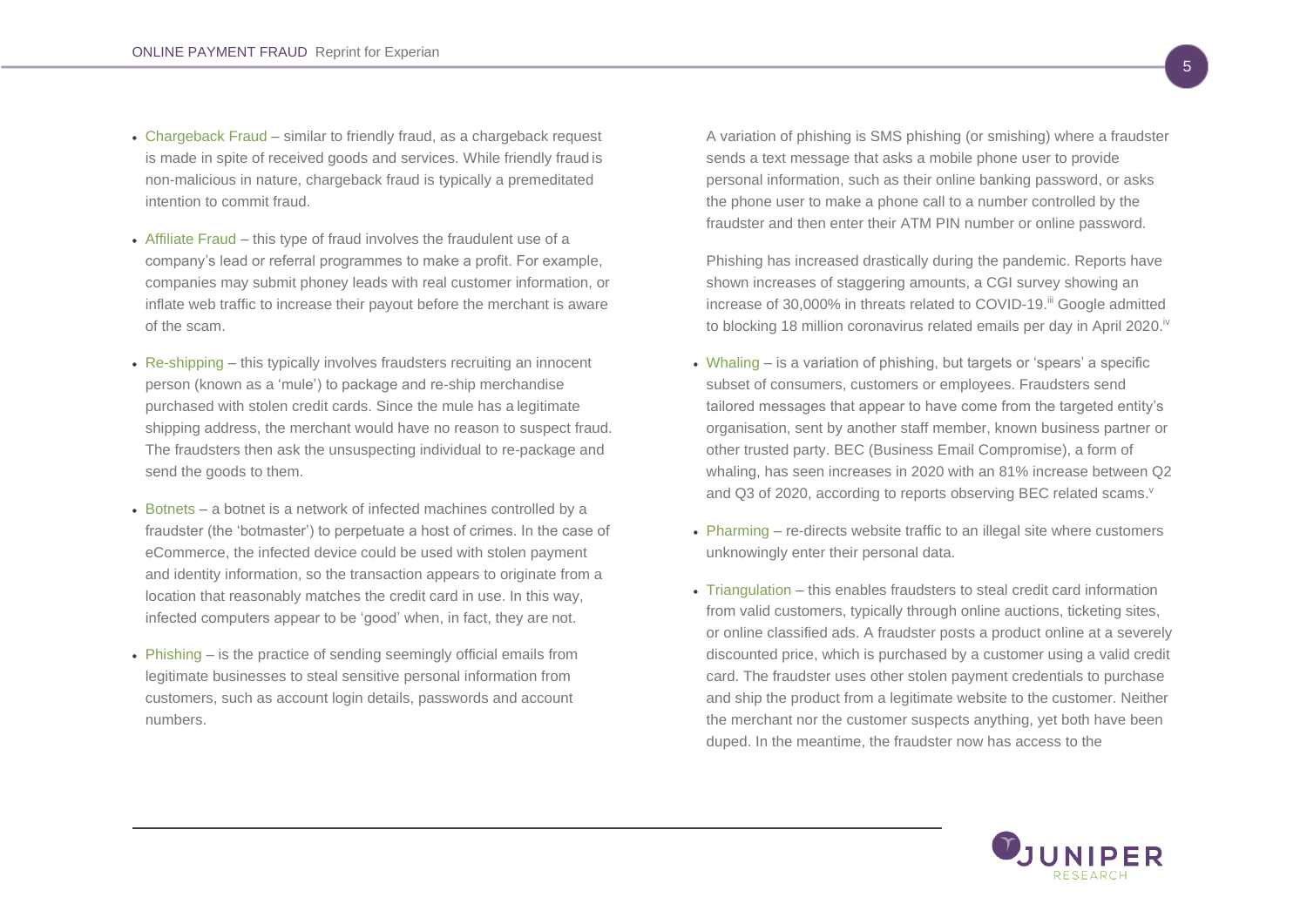unsuspecting buyer's card number and can continue to steal and amass other credit card numbers using the same scheme.

- Pagejacking based on the copying of a legitimate website and using it to spoof customers to take payments. It is often associated with malicious SEO (Search Engine Optimization) campaigns. Client-side attacks against content management systems of websites can lead to this type of fraud.
- Online payment services are rapidly moving to, or are already active in, ecosystems of interrelated players and connected systems (including apps and APIs). The increase in digital payments as a reaction to social distancing during the pandemic has been like a red rag to a bull in terms of cyber-targeting by fraudsters. A report on the US digital economy by Adobe shows a spend of \$190 billion via smartphones during 2020, which are expected to contribute to 50% of all online spend by 2022.<sup>vi</sup> Even with the pandemic restrictions, contactless payments are still heavily geographic. Overall, however, Mastercard found that in 2020 F2F contactless payments grew 25% compared to 2019.<sup>vii</sup>

## <span id="page-8-0"></span>**1.3 Key Trends in Digital Fraud**

It is not surprising that as eCommerce transactions grow year-on-year, so do the number of fraudulent transactions.

#### <span id="page-8-1"></span>**Figure 1.1: Experian Fraud Statistics**



72% of consumers would be willing to give more personal information for easier access to accounts



 $84\%$  of businesses believe if they can better identify customers, then they will more easily spot the fraud

#### *Source: Experian*

According to the Experian 2020 Global Identity and Fraud Report, 57% of businesses are reporting higher losses associated with account opening and account takeover fraud in the past 12 months, compared to 55% in 2018 and 51% in 2017.

The payment's ecosystem is improving customer experience but developing fraud access through new sources of payment pathways and greater access to human touchpoints. The human in the payments' machine is increasingly a target, but achieving a balance between human needs and security remains a top priority. The mechanics of out of band payment journeys adds complexity to this. Experian's view of 'digital takeaway fraud' is that businesses need to ensure that any disconnect across the ecosystem, such as when customers buy online and pick up later, are covered by anti-fraud technologies and processes.

This section will look at the biggest trends in the online payment fraud area.

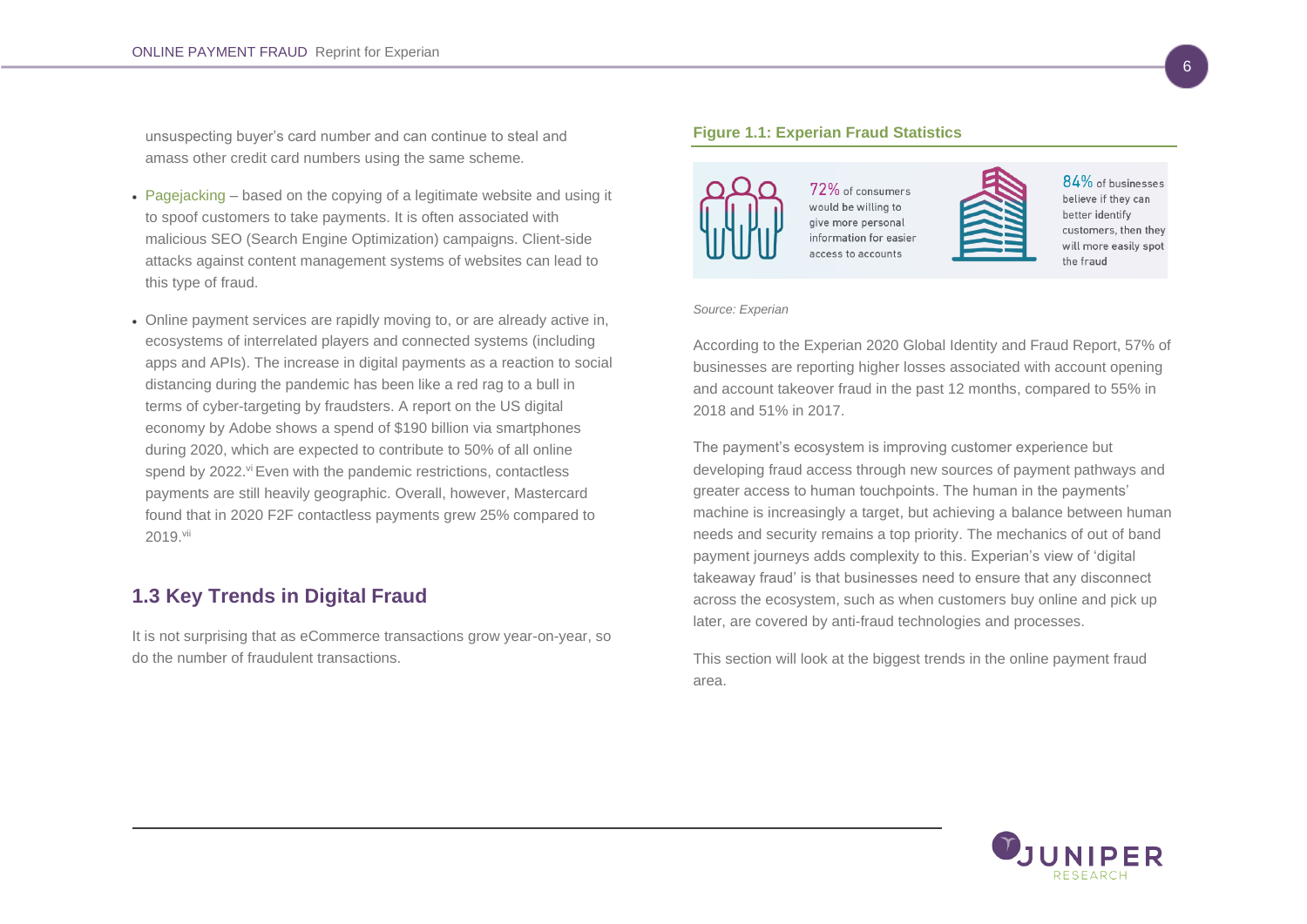## <span id="page-9-0"></span>**1.3.1 Fitting the Human into Payment Fraud**

The human in the payments' machine is a key trend in payments and informs the entire ecosystem mechanics from usability to anti-fraud. The overlap in creating great customer experiences in payments and matching these to a secure experience is perhaps the greatest challenge of the industry. Balancing security measures vs usability has always been a difficult objective across many sectors, but this goal is heightened by the focus of cybercrime on the payment sector. CNP (Card Not Present) fraud at 34% and account takeover at 24% are major fraud threats for merchants. And, staggeringly, 86% of global consumers fall foul of payment fraud and ID theft.<sup>viii</sup>

Account takeover must be a focus, as account control can have long-reaching problems; a survey by TransUnion (iovation) of 1,068 adult Americans found a 347% increase in account takeover and 391% rise in shipping fraud attempts globally.<sup>ix</sup>

The pandemic is exacerbating identity theft issues. A recent US report found a spike in unemployment clams during the pandemic, with an associated increase in stolen PII (Personal Identifiable Information). The FBI is calling for better identity verification to prevent identity-related fraud.

A 2020 report from the EU Payment Council places emphasis on elements that make full use of personal data and identity to create tactical cybercrime:

- Social engineering
- Malware
- APTs (Advanced Persistent Threats)
- Denial of service
- Botnets
- Monetisation channels

The report goes on to say that:

'Concerning card payment fraud, criminals are changing their approach. Not only by changing to more high-tech frauds like APT, but also a part of the criminals is reverting to old school types of fraud such as lost and stolen, sometimes in combination with social engineering. As ecommerce is still on the rise, CNP fraud remains a significant factor for fraud losses.'

Anti-fraud techniques must work to minimise friction whilst maximising detection capability. This must be done across multiple channels with no gaps. The multiple parts of a payment model across all the human touchpoints means that the many moving parts of the system must be oiled by anti-fraud and fluid identity verification. The emergence of identity networks that can handle multiple sources of data and verification services will help move the scales towards a more balanced security-usability model.

However, what cannot be forgotten is that even with the best structures in place, cybercriminals continue to test the waters by using a mix of social and technical to circumvent exceptional anti-fraud measures. The human in the middle of the payment lifecycle must always take centre stage and clever measures to ensure customers are not tricked should be part of a wider anti-fraud programme.

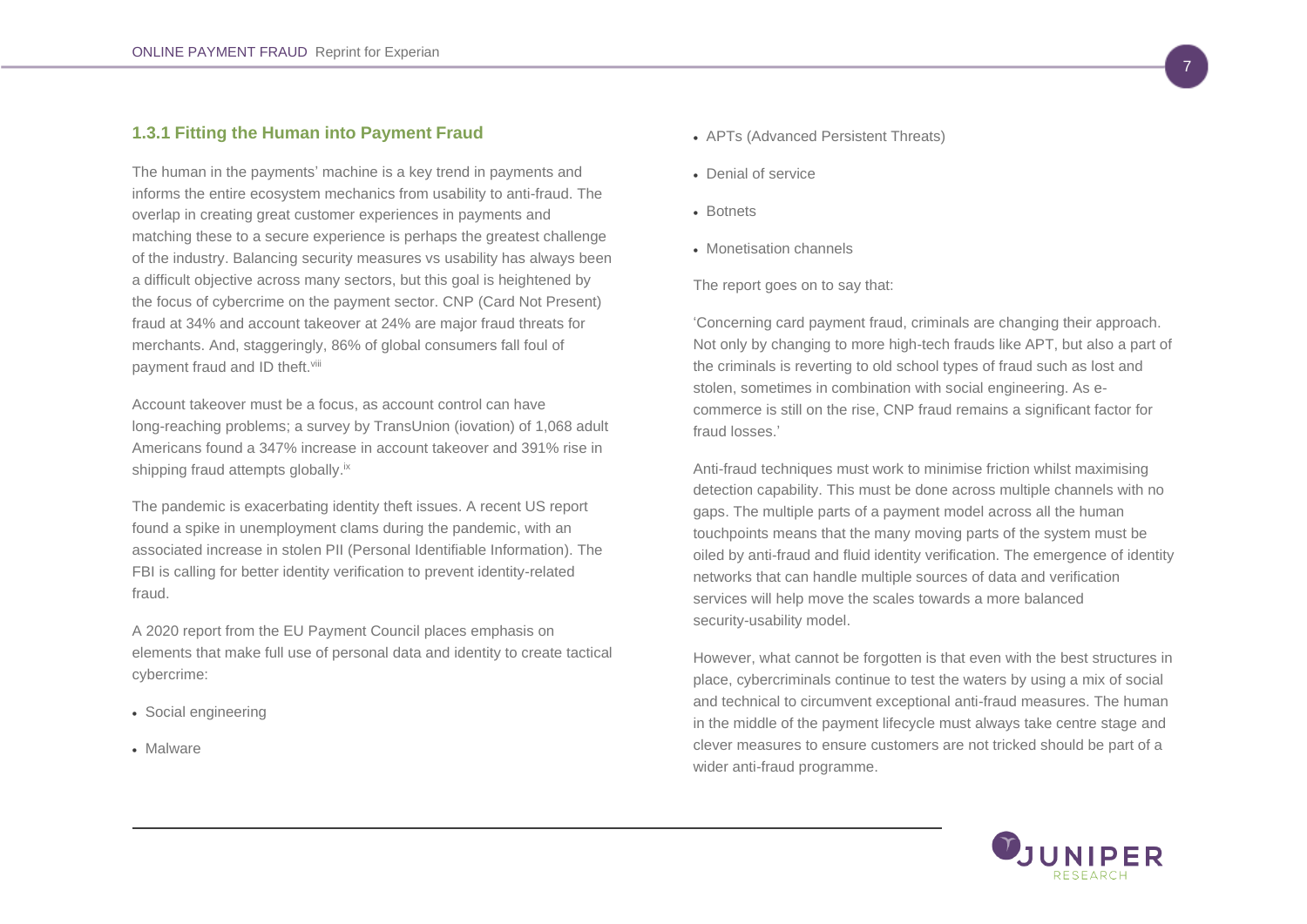## <span id="page-10-0"></span>**1.3.2 Continued Darknet Activity & Messaging Apps**

#### <span id="page-10-1"></span>i. From Darknet to Clearnet

Dark web sites that sell stolen identity data are here for the long haul. Unfortunately, as one dark web marketplace is closed down, another one pops up. The dark web continues to be used as a conduit to deliver the documents of cybercrime, including forged ID docs, stolen ID data and credentials, spoof pages, bank Trojans, etc. Researchers at PrivacyAffairs look at the prices of various illegitimate items for sale via dark web marketplaces in their 'Dark Web Price Index.' The 2021 edition shows costs of credit card data, payment processing services, and forged documents. A PayPal transfer from a stolen account, \$1,000 – \$3,000 is valued at \$320.39, whereas an average-quality US driving licence goes for \$70. A cloned credit card with \$1,000 account balance is only \$12.<sup>x</sup>

The darknet itself is part of a wider ecosystem incorporating the services of apps like Signal, Telegram, and WhatsApp. Research from Motherboard found a Telegram bot being used to sell phone numbers of Facebook users that were part of a Facebook data breach impacting over 500 million users in 2019. This widening of the ecosystem is part of a move to automate the business of cybercrime and one that should be part of any strategic security posture within the payment's sector.

## <span id="page-10-2"></span>ii. Key Takeaways

Diversification and convenience are watchwords for the fraudster community. In 2020, 37 billion data records were breached.<sup>xi</sup> This provides all the materials needed to perpetuate fraud on a massive scale. Identity theft, synthetic identity, social engineering and other scam tools are built upon the data that payments rely on to be true. The cybercrime ecosystem is now complete with every trick in the book being used. From

the dark web to apps, the cybercrime communication network is hardened and working. Counterbalancing this with anti-fraud also requires an ecosystem approach. No part of the whole can be left unattended. From the delivery of friction-reduced verification to ML-enabled AML (Anti Money Laundering) checks, no anti-fraud stone can be left unturned.

The result is that FDP (Fraud Detection and Prevention) spend must be as broad as possible, as the potential attack vectors cover 360-degrees. FDP vendors must be as actively engaged as possible in understanding new fraud methods to counter the high level of innovation in this area.

Dark markets typically encourage the use of strong encryption tools for sensitive communications, while it is difficult to discover the location of so-called 'onion' (hidden service) servers. This means that while the authorities may be able to discover the identity of dark market customers following their use of tools bought illicitly, vendors are hidden behind an additional layer of protection. This, and the fact that dark market tools can be sold to any customer wishing to commit fraud, means that the origin of any tools developed can be difficult to pin down in terms of their location, assuming there are no giveaways in supplied code or documentation. And as the authorities close one marketplace, another appears to replace it. The security industry must never feel as if it can sit on its laurels, as cybercriminals are the masters of reinvention.

The 'as-a-service' business side of hacking continues to deliver the tools of fraud at a cheap price, we should expect the market for PII to explode, as opportunities to exploit identity continue. The following tables from Flashpoint gives the average list price for various exploit kits on major darknet markets; a tailored phishing page can be purchased for around

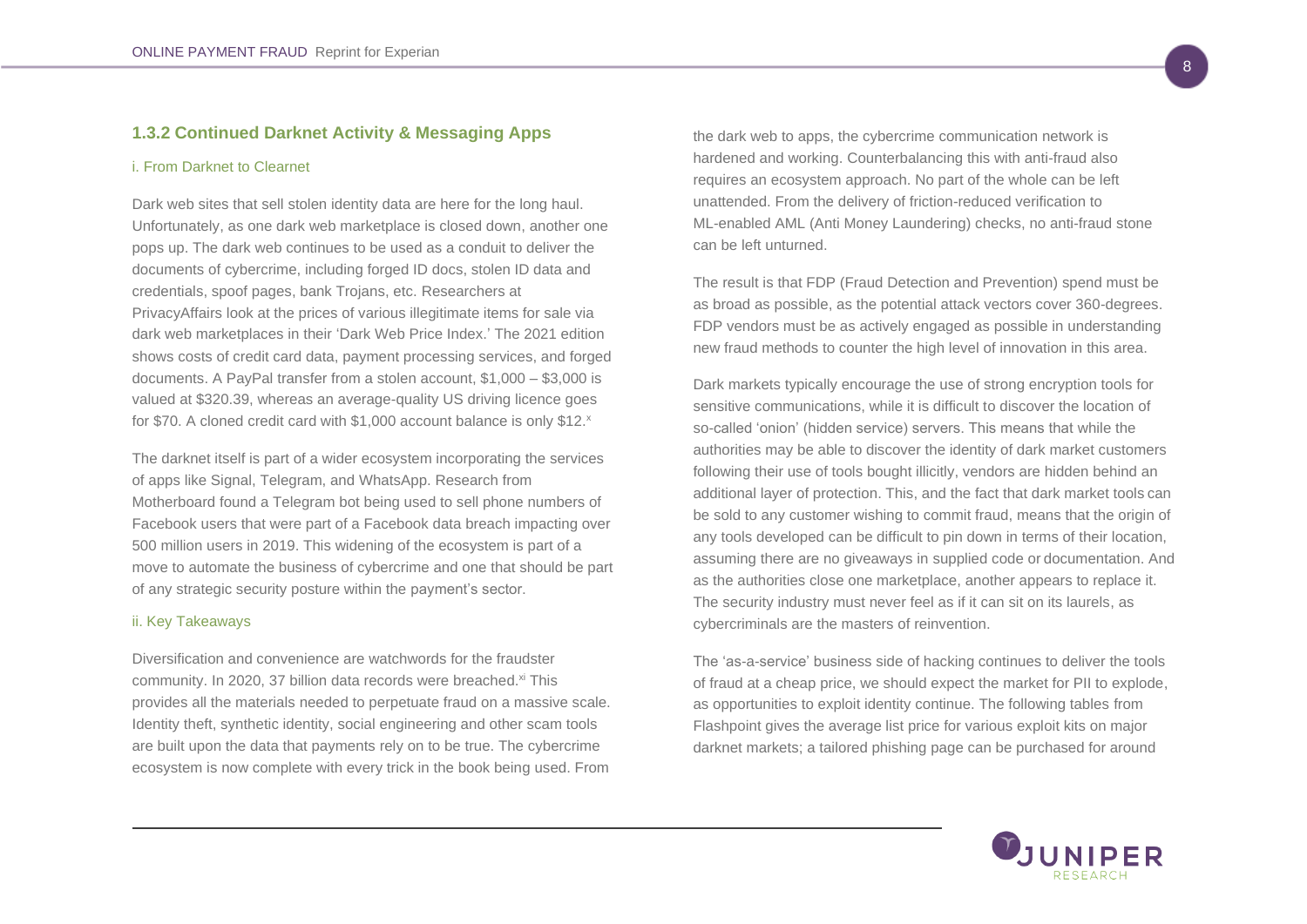\$35. Costs for these services are decreasing as availability and the market increases. Payment card data is also dropping in price.

The use of the dark web in the fraud space makes it difficult for FDP vendors to correctly engage with, and counter, new and emerging threats. It also makes it easy for relatively unskilled actors to use available tools to commit ever increasing fraud levels.

In order to combat this, FDP vendors must both invest in research to understand the latest attack traders being exposed using dark web tools, as well as co-ordinate with authorities to ensure that actions are being carried out in a comprehensive way. As more tools come online that can perform deep analysis of darknet websites, vendors should also look to see if integration with these tools can enhance their own anti-fraud measures.

## <span id="page-11-0"></span>**1.3.3 Identity Theft**

Consumer-focused online transactions (including those carrying payments) are based on having verified consumer identity. Because of this, identity data is a prime target for fraudsters. In the US, the Consumer Sentinel Network, part of the FTC (Federal Trade Commission), tracks identity-related fraud. In 2020, Sentinel received more than 2.1 million reports of fraud, with consumers losing \$3.3 billion to fraud in 2020.<sup>xii</sup> The report highlights that there were 1.4 million reports of identity theft. In 2020, 406,375 reports were associated with misused PII used to apply for a government document or benefit – the figure in 2019 was only 23,213. In the UK, CIFAS warned of fraud spikes of 90% in 2020 and 2021 with the majority of people being unprepared for this.<sup>xiii</sup> Online verification of identity during a transaction has several flavours. The use of verification can be both as a persistent assurance level, as

offered by various government ID schemes, or as an on-the-fly check as offered using ID Networks and data orchestration-based services (such as offered by Thales). eWallet type systems, including potentially self-sovereign, may also offer verified claims that could be used to definitively identify a user. The Open Banking initiative also has massive potential to be used to assure a user (as well as manage the payment) during an online transaction. More sensitive or important resources like online banking and other financial accounts require high levels of user identity and anti-fraud checks. Proof of identification and often intensive online KYC processes are becoming a fundamental need in the payment industry, but can lead to excessive friction and customer abandonment – ultimately leading to lost sales. In a recent interview by Finextra TV, Tony McLaughlin, Emerging Payments & Business Development at Citi, summed up the situation: 'If we fix identity, we fix payments.'<sup>xvi</sup>

The other end of the identity spectrum is the focus of cybercrime on manipulating human behaviour via techniques like spear-phishing. Social engineering is highly effective, and during the COVID-19 pandemic, phishing spikes were observed by many security vendors.

KYC checks are also falling short: In 2020 major fines were issued to FIs across the world for AML/KYC and other regulation violations. xiv KYC checks are costly and can impact negatively on the user experience. It can take between 90-120 days to onboard corporate banking customers, for example. In terms of meeting KYC requirements for compliance, a large FI requires 307 employees to work on meeting the standards.<sup>xv</sup>

As APIs increasingly become part of the identity ecosystem and by association, the payments ecosystem, securing the API system must become a central aspect of a 360-degreee angle on generating a secure payments ecosystem posture. The Akamai 2020 State of the Internet

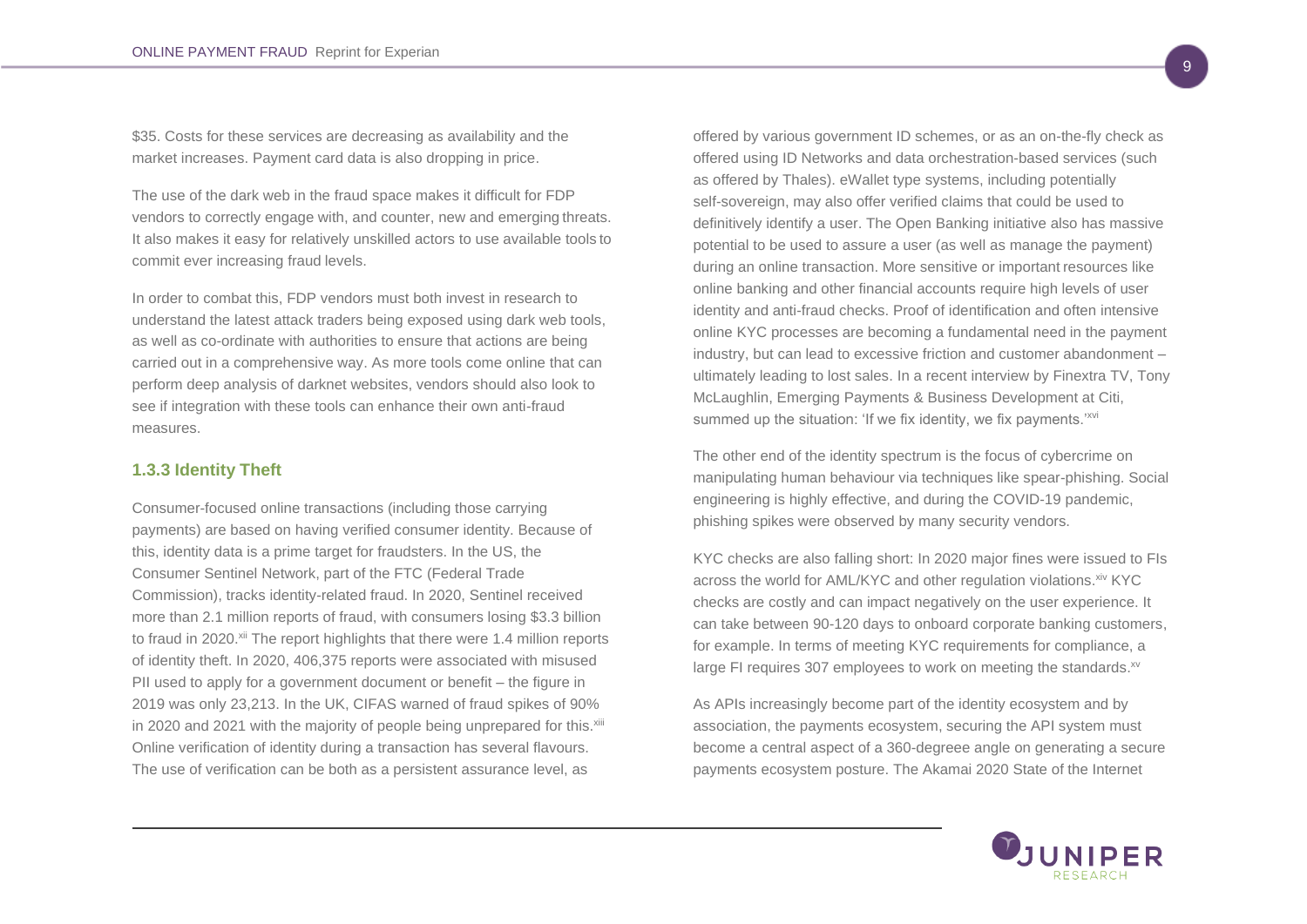report states that 'attackers often target REST and SOAP endpoints that provide access to confidential data and services that bad actors can use to commit financial crimes.' API credential stuffing attacks are an important aspect of securing the payments ecosystem, with Akamai stating that attacks against APIs have grown in recent months and at times account for 75% of attacks. Deepfakes and identity is a concern for 77% of cybersecurity decision makers in the financial sector, according to a report by iProov.<sup>xx</sup> The report also found that around 50% of respondents believed deepfakes were a high risk for online payments.

Synthetic identity is where a cybercriminal uses snippets of legitimate data (like a Social Security Number) then adds in other made-up data to create a synthetic identity. They then use this ID to commit fraud, including apply for loans, set up lines of credit, etc. The Federal Reserve Insights for July 2020 found that the rates of approved accounts at financial institutions to be issued to a synthetic identity could be as high as 2.7% of all new accounts.<sup>xvi</sup> An ID analytics study from Lexis Nexis found that only half of synthetic fraudsters apply for credit using digital channels. This allows the assumption that a significant number of fraudsters can pass KYC tests even when appearing in person.

'Traditional fraud models are not designed to detect synthetic identities,' said the Boston Fed; citing research that showed such models were ineffective at catching 85% to 95% of likely synthetic identities.<sup>xvii</sup>

#### <span id="page-12-0"></span>i. Data Breaches

Data breach volume and rates continue to rise; figures from Risk Based Security show data breaches reaching a record 37 billion in 2020. A substantial proportion of these breached data records contain sensitive personal or credential information that can be used as part of attempts to carry out fraud on a number of sites or services. Data breaches are themselves a pathway to further crime. Credential stuffing is one such follow-on activity; this is where previously exposed login credentials are used to facilitate account takeover. Akamai identified 100 billion credential stuffing attacks from July 2018 to June 2020, 10 billion targeting the gaming industry. COVID-19 and remote working have played a large part in credential theft, with phishing at an all-time high.

An avalanche of stolen data is providing a continued playground for current and future account takeover; leading to other crimes, including synthetic ID and KYC fraud, that increase the success of fraudulent events against payments. Authentication options such as risk-based biometrics can offer a hope in the future of payment authentication. Juniper Research found that biometrics will authenticate over \$3 trillion of payment transactions in 2025, up from \$404 billion in 2020. However, KYC is critical in payments and attention to verification to avoid synthetic identity is one part of a highly complex jigsaw puzzle. There appears to have been little let-up in the number and size of data breaches occurring year-on-year. There have already been a number of significant breaches in 2020, as shown in the following table:

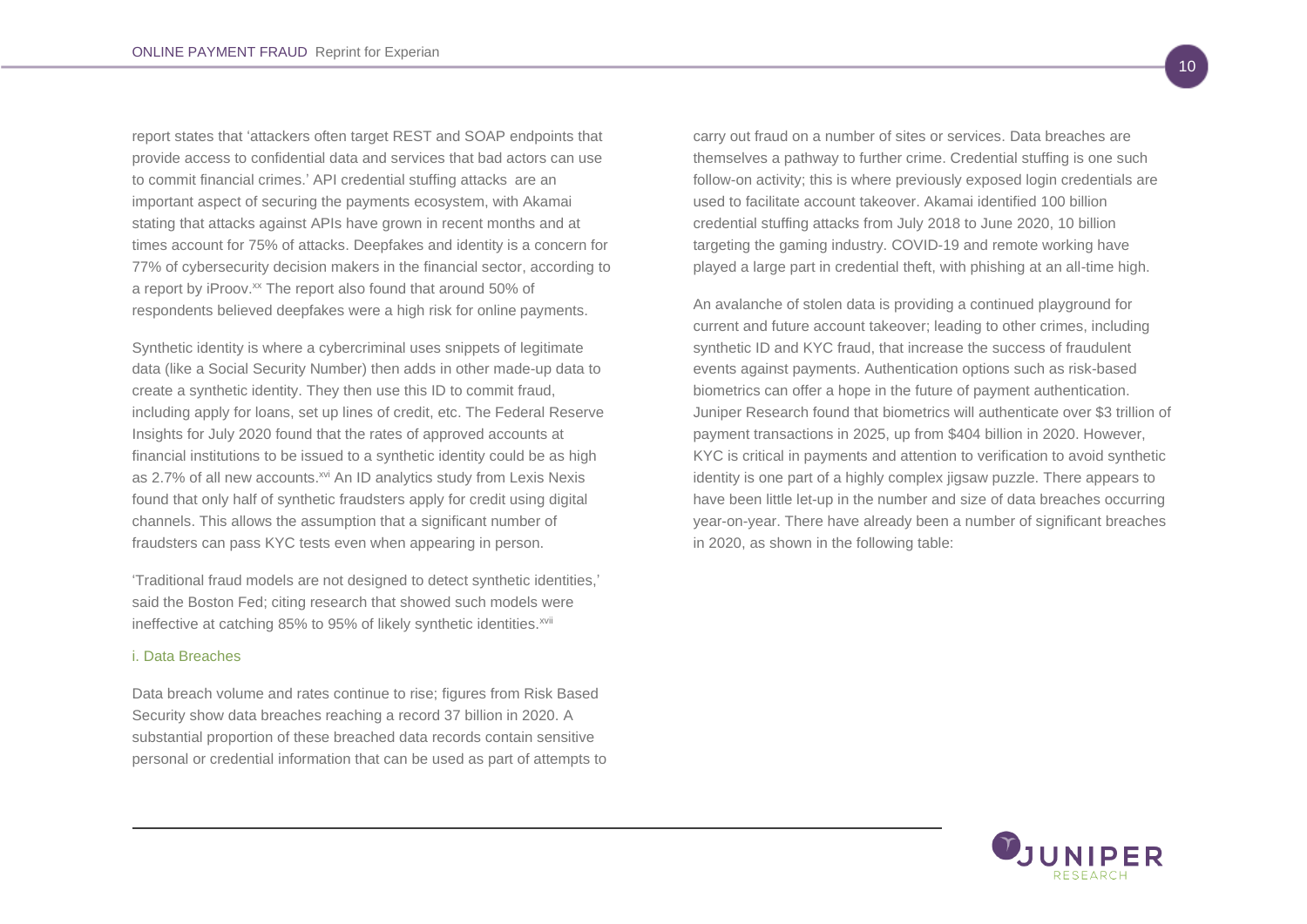#### <span id="page-13-0"></span>**Figure 1.2: Significant 2020 Data Breaches**

| <b>Brand</b>                            | <b>Date</b>      | <b>Impact</b>                                                                                                                                                                         |
|-----------------------------------------|------------------|---------------------------------------------------------------------------------------------------------------------------------------------------------------------------------------|
| <b>Greek tourist</b><br>services portal | January<br>2020  | Greece's four main banks - Alpha<br>Bank, Piraeus Bank, Eurobank and the<br>National Bank of Greece cancelled<br>15,000 credit and debit cards after<br>payment card data was hacked. |
| Antheus<br>Tecnologia                   | March<br>2020    | Biometric data breach - 76,000<br>fingerprints exposed.                                                                                                                               |
| Nintendo                                | April 2020       | Nintendo - credential stuffing - 160,000<br>accounts affected.                                                                                                                        |
| Zoom                                    | April 2020       | 500,000 Zoom passwords for sale on<br>the dark web - multiple security<br>vulnerabilities.                                                                                            |
| Facebook                                | April 2020       | Over 267 million Facebook profiles<br>found listed for sale on the dark web.                                                                                                          |
| EasyJet                                 | May 2020         | 9 million customers' personal data -<br>breach details unknown.                                                                                                                       |
| Dave (mobile<br>banking app)            | <b>July 2020</b> | Third-party breach - account details of<br>over 7.5 million users exposed.                                                                                                            |
| FireEye (large<br>security firm)        | November<br>2020 | Unauthorised third-party actor<br>accessed FireEye networks and stole                                                                                                                 |

*Source: Juniper Research*

Cybercrime is being enabled by a mix of techniques and tactics. Multi-part cyber threats show that cybercriminals will use every trick in the book.

Whilst phishing is key in data breach events, misconfiguration and accidental exposure should not be overlooked. The 2020 Verizon DBIR (Data Breach Investigations Report) found 43% of all data breaches targeted web applications. During 2020, a noticeable increase in misconfigurations of web apps, servers, and other components, lead to exploitable vulnerabilities.<sup>xviii</sup> A 2020 survey of cloud engineering and security teams found that 73% of respondents experience more than ten incidents a day. xix

Importantly, as banking APIs become more advanced and widely used, API security issues are likely to become a higher profile part of the threat landscape. The Open Banking movement is beginning to find its feet and, in the UK, 2.5 million consumers and businesses use Open Banking-enabled products. Open Banking is also being used as part of ID Networks to verify users, basing the results on already KYC checked personal information used to open a bank account. As retailers begin to use Open Banking for identity verification (as well as payments) cybercriminals will swoop in to take advantage. According to the OBIE (Open Banking Implementation Entity) API calls have increased from 66.8 million in 2018 to almost 5.8 billion in 2020. A must in the payments ecosystem is robust API security measures.<sup>xx</sup>

Digital identity is a key enabler in data theft and ultimately financial fraud. Payment service providers and merchants must continue to put hardened structures in place to reduce the risk around the various types of identity fraud. But these structures must not prevent usability. FDP investments should focus on reducing synthetic identity and other misuse of identity accounts, including hijacking. The use of event-driven authentication, risk-based and behavioural biometrics, and AML checks is another area to explore to prevent exploitation of existing relationships.

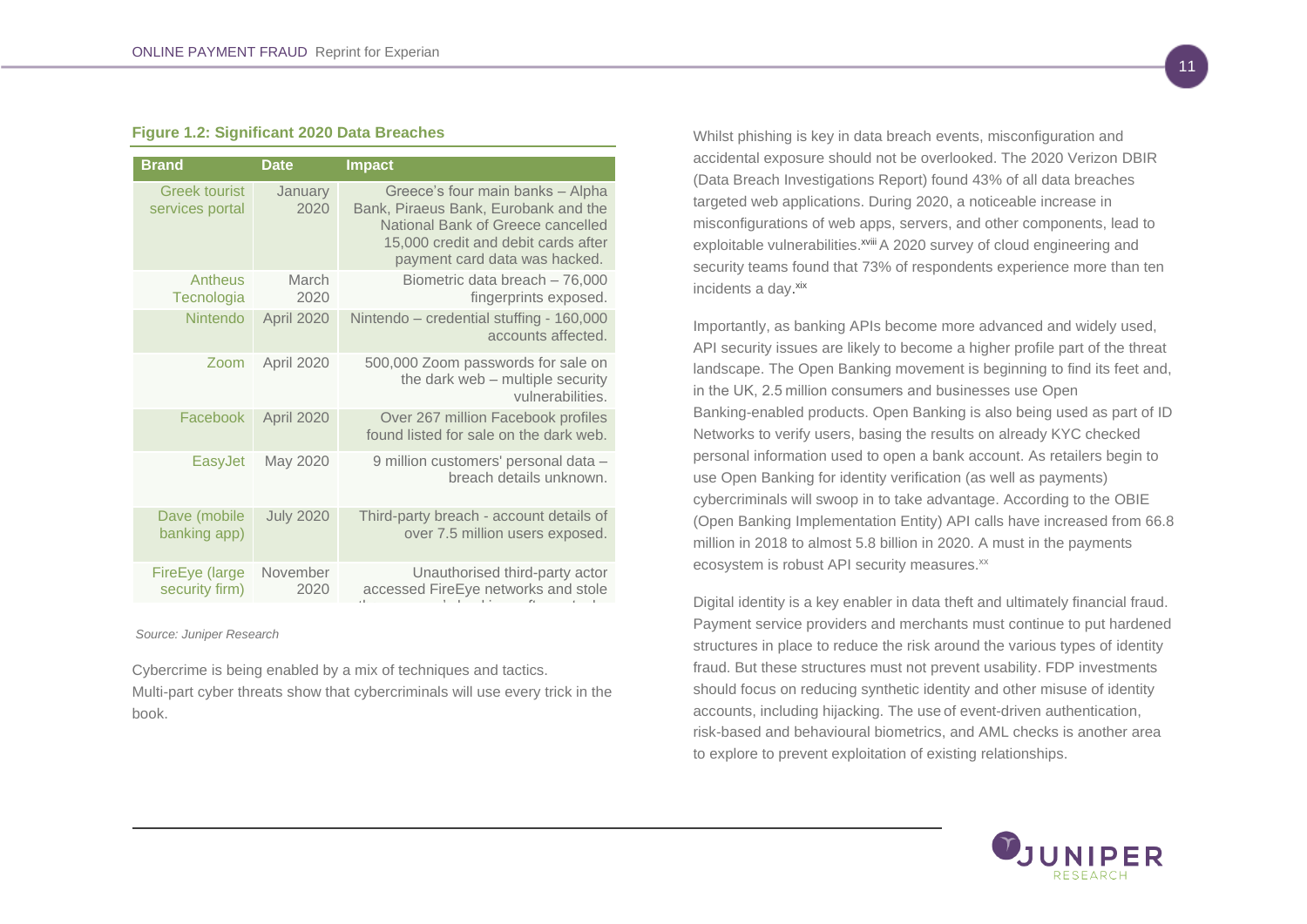## <span id="page-14-0"></span>**Figure 1.3: FTC Reported Identity Theft Cases 2020**



#### **Fraud Reports by Payment Method**

*Source: FTC Consumer Sentinel Data Book 2020*

## <span id="page-14-1"></span>ii. Cybercriminal Targeting Shifts

Analysis from Verizon's 2020 Data DBIR shows that 95% of all cyberattacks are financially motivated, with 70% of breaches being external actor initiated. However, the word external belies that fact that the majority of attacks are social in basis, with phishing being the tool of choice by cybercriminals the world over. Structures such as tokenisation of financial data are crucial, but they do not solve the issue of payment fraud alone.

Payment fraud is a lifecycle exercise and its mitigation must follow this lifecycle. A continued move by cybercriminals to reflect the omnichannel nature of the modern payment ecosystem is noted. Attacks are multifaceted; using manipulation of human behaviour to circumvent technological security solutions. In many instances, social engineering will be attempted via one channel of communication which will then contribute indirectly to an attack on another channel.

This approach provides fraudsters with a significant advantage, as many eCommerce merchants are focused on preventing fraud only at the transaction stage. Those without solutions to integrate against fraudulent activity on several channels will be left more vulnerable to fraud.

The COVID-19 pandemic has also created its own fraud focus, with channels that were driven into increased use seeing increased attention by fraudsters.

'The digital world is an anonymous environment, which was never designed with security in mind. This is compounded by the fact that fraudsters are highly creative – intentionally trying to defeat systems. Over the past year, there was a significant fraud focus on COVID-19 stimulus funds, which caused a dip in traditional fraud attacks like account takeover and online payment fraud. We believe we will see a rise in these traditional areas of fraud this coming year, as stimulus funding programmes dry up. […] We continue to observe phishing scams as a significant problem. In the coming year, account takeover, Card Not Present and account originations fraud schemes, including such variants as synthetic fraud and a surge in the use of stolen data used to create

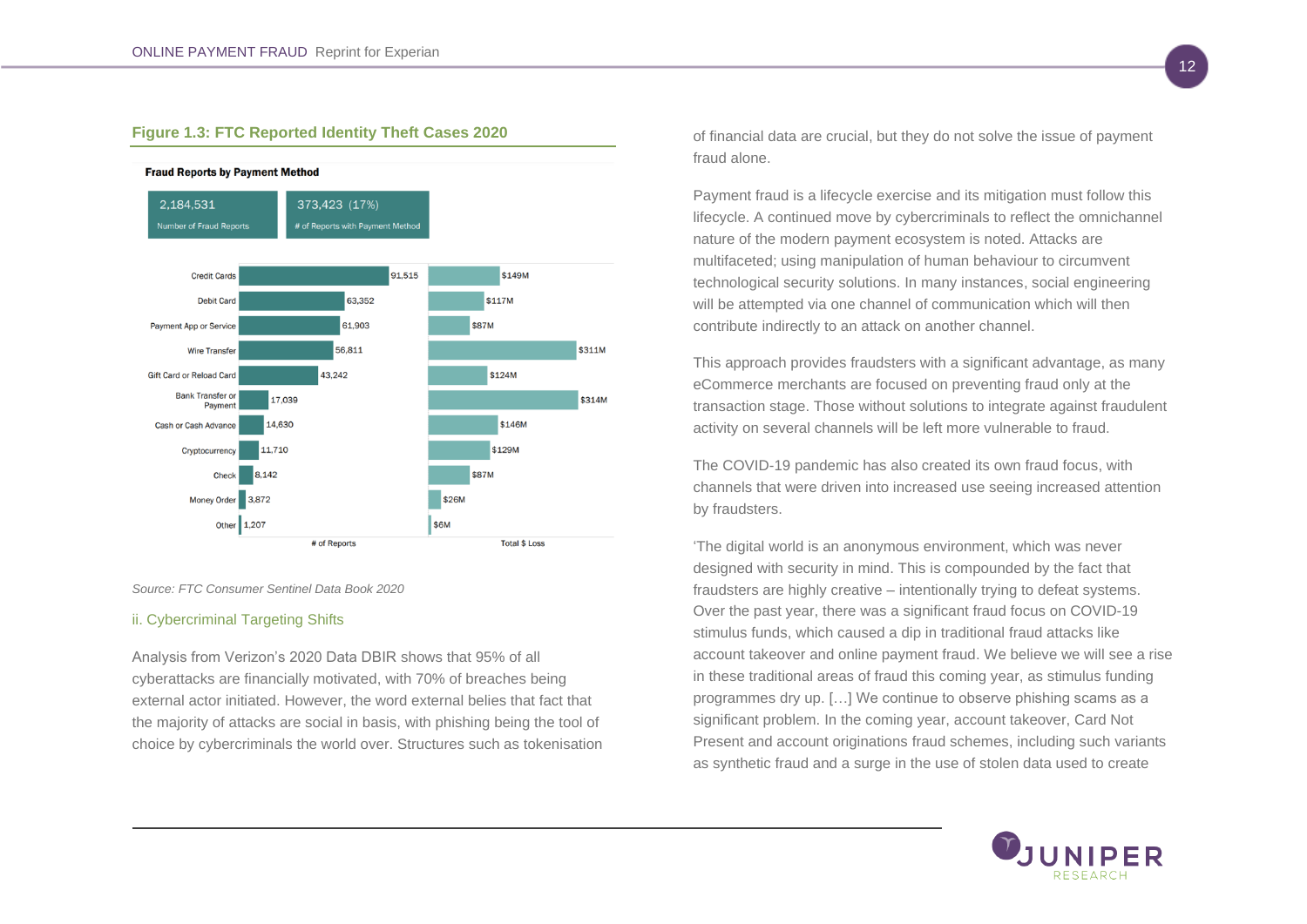accounts, will resurface with fraudsters. We also believe that fraud schemes related to P2P (Person-to-person) payments and non-banking payment fraud are likely to be an issue in the near future.' – David Britton, VP Industry Solutions, Fraud & ID Management at Experian. **1**

## <span id="page-15-0"></span>iii. Key Takeaways

The use of omnichannel and multi-faceted attack chains make any response to payment fraud more complex. This situation reflects the ecosystem model that has opened up payments and provided much-needed innovation for online transactions. The response must itself use an ecosystem of security methodologies that can be applied in a flexible manner depending on risk-level. This includes:

• Zero Trust Payments: The use of social engineering as part of the complex web of payment cybercrime looks like it will continue. If the work from home movement persists after COVID-19, this use of human manipulation and trickery is likely to continue unless structures are put in place to prevent phishing and reduce security hygiene gaps. However, if the basics of identification – meaning, identity verification and robust authentication – are in place, the process of payment fraud can be impacted and attacks reduced. Even if a credential is stolen and account takeover happens, if verification occurs as expected using a Zero Trust approach any payment fraud attempts could be stopped as they happen. How to achieve this requires a highly flexible approach to taking payments and would have to work across all channels. By placing the emphasis on data rather than identity, the prevention of fraudulent payments could be achieved. The concept of identity needs to evolve to include a 'longitudinal view' of a consumer's activities and

**1** Juniper Research interviewed David Britton, VP Industry Solutions, Fraud & ID Management at Experian in March 2021

payment behaviour, such that anomalies to that profile would immediately signal potential suspicious behaviour. Identity is not about the static, traditional identifiers, but is also about the behaviours normally associated with the identity.

Persistent identifiers have the problem of being a sitting duck for cybercriminals to target. Zero Trust can and should be applied to payments; 'never trust, always verify' would remove the negative elements of a persistent identifier by always checking an element of an individual's claim during a transaction. This approach could reduce the reliance on onerous KYC processes by also making KYC a fluid entity, feeding data back into the KYC system as individual's make payments, building profiles that are harder to create synthetic versions of. The payments industry is moving slowly towards a more ZTA (Zero Trust Architecture) and the latest NIST (National Institute of Standards and Technology) advisory on a ZTA states that 'ZTA reduces risk and prevents any compromised accounts or assets from moving laterally throughout the network […] goal to prevent unauthorised access to data and services coupled with making the access control enforcement as granular as possible.'

As payment networks become increasingly complex and cover multiple channels, this more fluid way of checking an event may well be the best way forward in payment security.

• Identity networks are likely to be increasingly used to provide verification events, as well as orchestrating data. This is likely to include the use of Open Banking to provide payments as well as identity

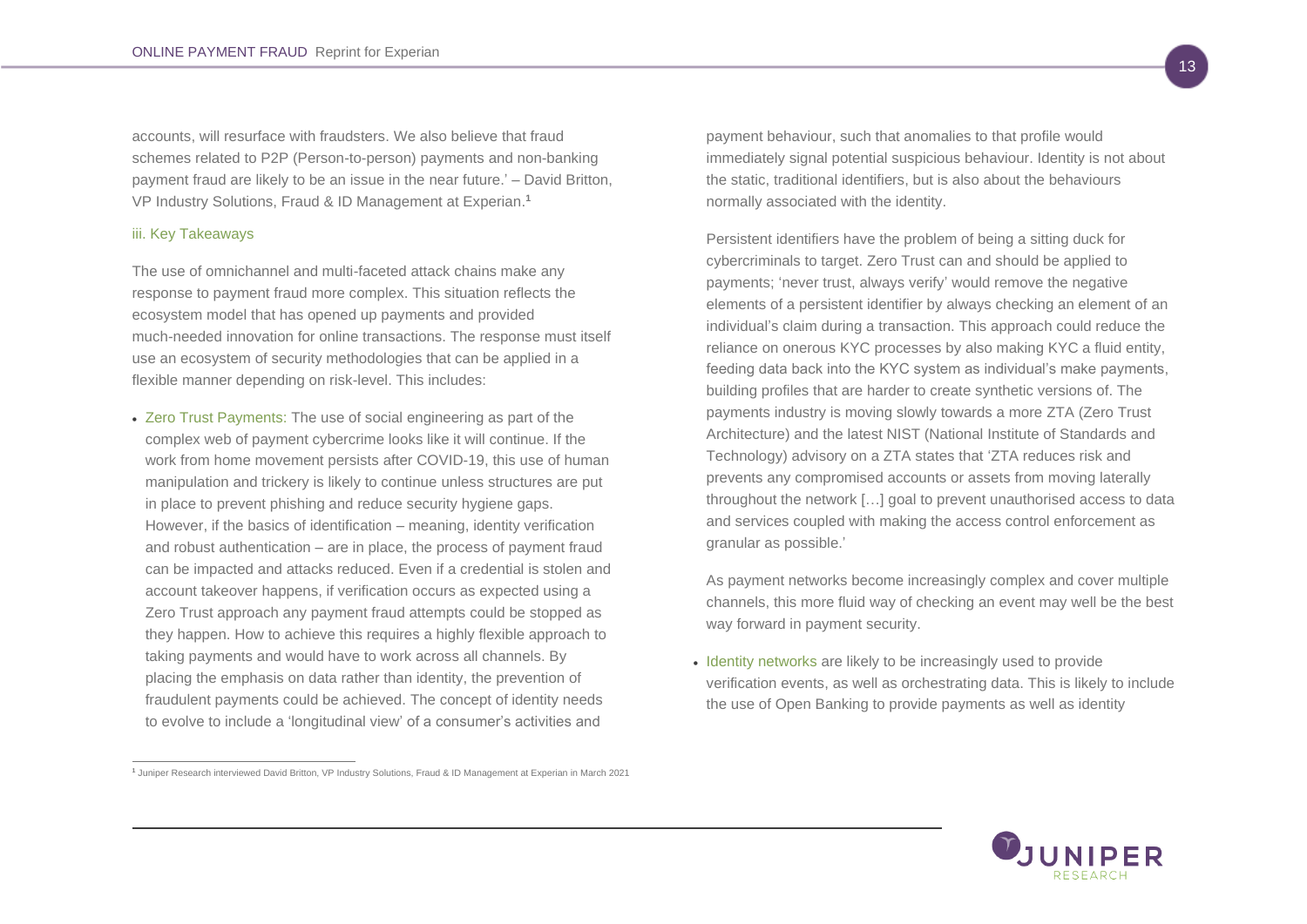assurance. These networks are based on API exchanges and focus must be placed on API security.

- Security awareness training should be provided to all technical and IT personnel to ensure that they understand the importance of security. This should include the use of security training and certification for key personnel to ensure an understanding of security configurations to avoid misconfiguration.
- Verification both during registration and during a transaction should use multiple sources of data if at all possible. This improves probability that single or dual sources are compromised. Verification to a high level of confidence will require a specialist third-party identity and orchestration services.
- Robust authentication, including transaction authentication and behavioural biometrics is an option that is likely to increase in availability in the next five years. Juniper Research estimates that by 2024, biometrics will be present on around 90% of smartphones. This factor will influence the choice of authentication in this channel. Also, certain transaction checks could initiate a step-up of authentication, depending on risk level.

## <span id="page-16-0"></span>**1.4 Future Challenges and Open APIs**

## <span id="page-16-1"></span>**1.4.1 Open Banking APIs**

A new report entitled 'Open Banking: revolution or evolution?' found that 87% of countries have some form of Open Banking APIs in place.<sup>xxi</sup> This initiative originated in the EU's PSD2 (Payment Services Directive 2)

regulation and after a slow start, the novel idea of allowing individual and business banking data to be used for third-party service has taken off.

Open Banking data access is provided by thousands of banks across the world. The UK's Open Banking initiative, OBIE has over 100 Open Banking-enabled apps available in its Open Banking App store.<sup>xxii</sup> The framework of Open Banking is based on trust: A standardised framework based on trusted digital certificates are used to automate identification of stakeholders in an Open Banking-enabled ecosystem. In the UK, OBIE is about to transition to a new open finance service that will handle the centralised Open Banking directory, maintain technical standards, and enable future improvements. Together with the OpenID Foundation, OBIE has worked to define the FAPI (Financial-grade API) security profile, a secured standard for the sharing of sensitive payment data. Anti-fraud capability is high-up on the agenda of OBIE and its new service framework.

## <span id="page-16-2"></span>**1.4.2 The API in the Machine**

Open Banking continues to make strong roads into the payments system and is seeing traction in identity verification and assurance too. Companies such as Mastercard are embracing the capabilities with their Open Banking Connect platform; enabling its 2.6 million credit card customers to pay their balance using electronic payment services. A recent partner to this service is Lloyds Bank Group; allowing customers to pay using Mastercard Open Banking via an app to make payments, transfer money, and make withdrawals. A report from Temenos and the EIU (Economist Intelligence Unit) found that 87% of countries have an Open Banking initiative. As such, industry should expect Open Banking to

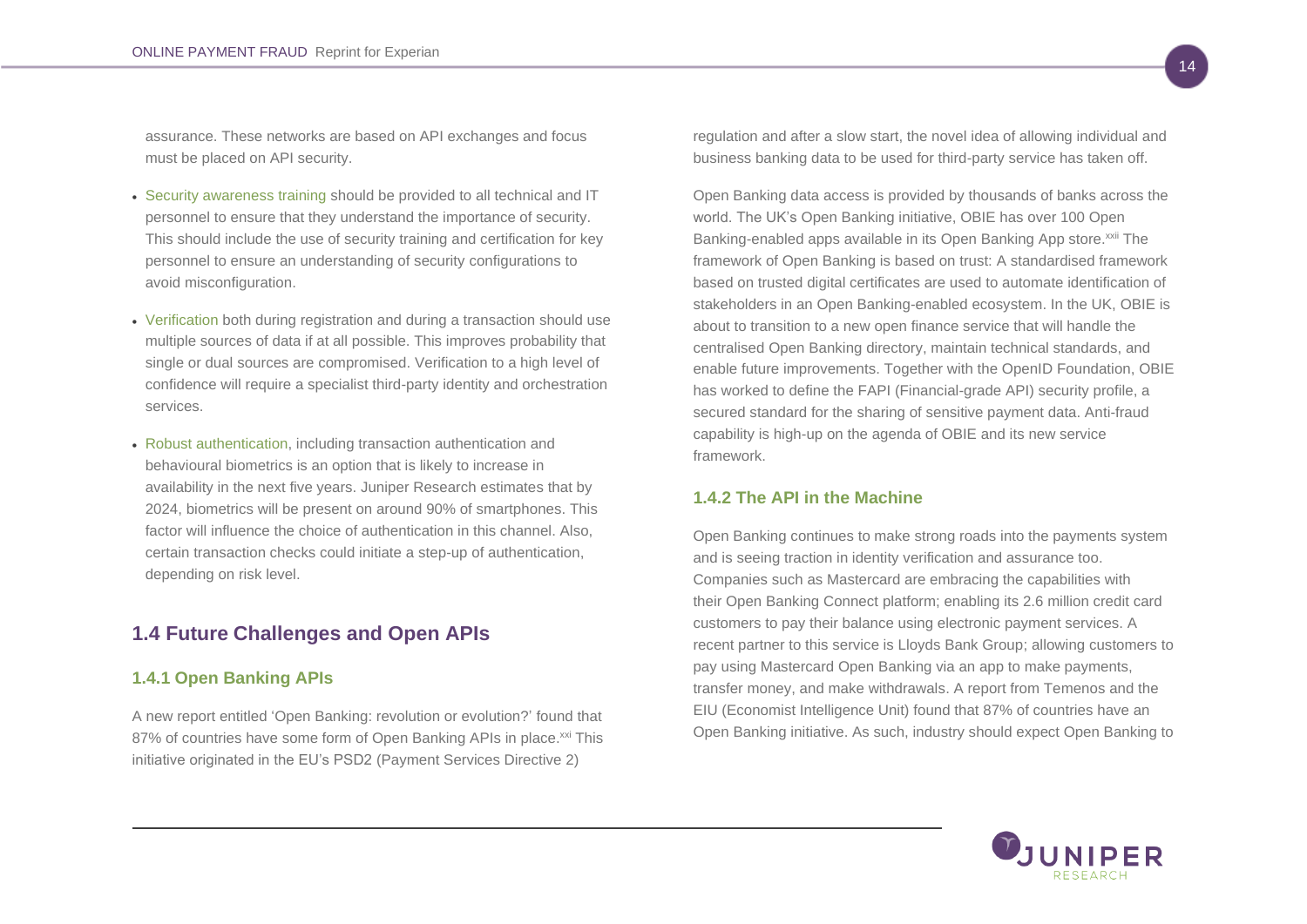become an intrinsic and deeply integrated part of the payments ecosystem.<sup>xxiii</sup>

Having open access to bank data, under user control and consent, is regarded by many countries as highly innovative in an era of hyper-connected ecosystems built on data. The API Playbook has been developed in Singapore by the Association of Banks and MAS (Monetary Authority of Singapore). *xxxii* This initiative is helping keep Singapore at the forefront of digital banking by offering API interfaces to build innovative customer experiences. The API Playbook also operates in the PSD2 area by offering support for seamless KYC; a vital part of the identification process that, when done well, can improve security.

The 'Open Banking Tracker' portal keeps watch on the progress of financial institutions in implementing Open Banking and use cases that are enabled using Open Banking APIS. One such example is PayPal's use of Tink's TPP (Third Party Providers) Open Banking and account aggregation service. PayPal has subsequently made a strategic investment in Tink \*\*\*

API testing is a crucial aspect of ensuring security is robust. A rush to integrate with Open Banking APIs and other ecosystem APIs should not compromise the testing of the solution end-to-end and for the whole user journey, including alternative pathways and channels.

The EBA (European Banking Authority) Final Report on Guidelines on ICT (Information and Communication Technologies) and security risk management recommends the principle of the weakest link as 'third-party service providers, vendors and vendors' products may become channels to propagate cyberattacks. As payment ecosystem players are often integrated via open API connections, this weakest link principle needs to

encompass API security best practices. API testing is essential to ensure API connections are hardened across the payments ecosystem: Tests should include vulnerability hunting across the entire API attack surface and tools should include black box fuzzing, SAST (Static Application Security Testing) – during development – and DAST (Dynamic Application Security Testing).

Juniper Research recommends having robust vendor management that extends to API security; this is a must when utilising any API for added functionality in an extended ecosystem.

## <span id="page-17-0"></span>**1.5 Consumer Behaviour and Bots, a Wealth of Opportunities for Fraudsters**

Consumers continue to be a complex area of security for payment providers. A mix of fear, ambiguity, and lack of security awareness creates a difficult user journey for merchants, banks, and ecosystem players alike. The COVID-19 pandemic has placed a new layer onto this environment. Prevented from going to brick-and-mortar shops, consumers have been going online. A report from payment fintech Rapyd found that nearly 60% of China-based consumers bought online more than normal, and in the United States, over 40% of consumers said they were making more online purchases. Also, over half of respondents said they bought goods online that were outside of their country of residence.xxv

Bots are adding to the behaviour issues inherent in securing payment systems. The report 'The big bad bot problem 2020' found that 62.7% of bad bots on a login page can mimic human behaviour and 57.5% of bad

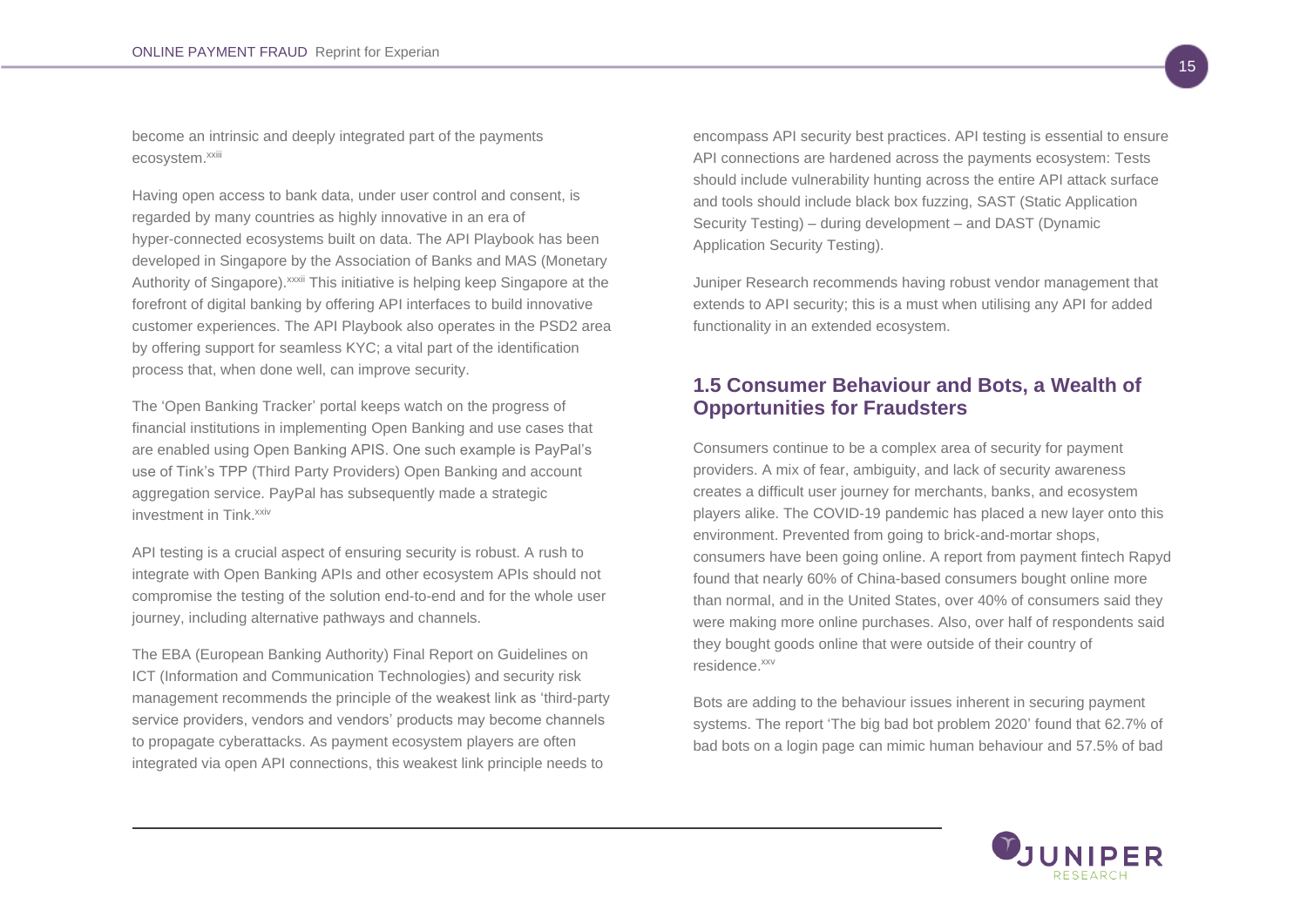bots on the checkout page can simulate human behaviour when performing carding attacks.<sup>xxvi</sup>

As we have seen in part one, scams increased during COVID-19 and took advantage of the work from home movement and increasing merger of personal devices/credentials for corporate use and vice versa. Efforts by the cybercriminal community to create 'as-a-service' cybercrime tools that begin with human intervention has made the fraud industry highly accessible.

The connected payment universe, created by the advantages offered by an API economy and augmented by pandemic-related shifts in working patterns and home life, has opened up new points of entry and execution that allow cyber-attacks to propagate.

The continuing mosaic implementation of SCA (Strong Customer Authentication) requirements and late delivery of the regulation, coupled with a resistance from consumers to accept more stringent authentication, opens opportunities for cybercriminals to take advantage of social engineering. The increase in the UK to £100 for contactless payments that may be replicated across the EU may also prove to be a red rag to a fraudster.

#### <span id="page-18-0"></span>i. Type of API attacks

Security issues with Open Banking APIs fall into one of four categories:

- Unauthorised API requests
- Unauthorised modification of requests or token responses
- Unauthorised token use

• Exposure and modification of API response data

#### *a) Unauthorised API requests*

To prevent API requests from unauthorised parties, all requests should be digitally signed with a strong algorithm and the signature must be verified against a public key available on a public JWKS (JSON Web Key Set) endpoint. In addition, or alternatively, mutual TLS (Transport Layer Security) should be established between the Provider and the requesting party.

#### *b) Unauthorised modification of requests or token responses*

Because authorisation codes and multiple tokens may be returned as part of the OIDC (OpenID Connect) flow, it is vital that these cannot be substituted in man-in-the-middle-type attacks. For this reason, hashes of access tokens and authorisation codes must be included in the ID token and verified to ensure that all responses belong to the same request. In addition, Pushed Authorization Requests should be considered, or the use of form posts with signed JWTs (JSON web tokens) to avoid sending potentially sensitive codes as query string parameters.

#### *c) Unauthorised token use*

Most access and refresh tokens are of the bearer type, meaning that whoever has them can use them. From this, there are clear security implications. Often this vulnerability is mitigated by short token lifetimes, but this approach has limited value; better is to require digital signatures by the RP on token use and or use or mutual TLS.

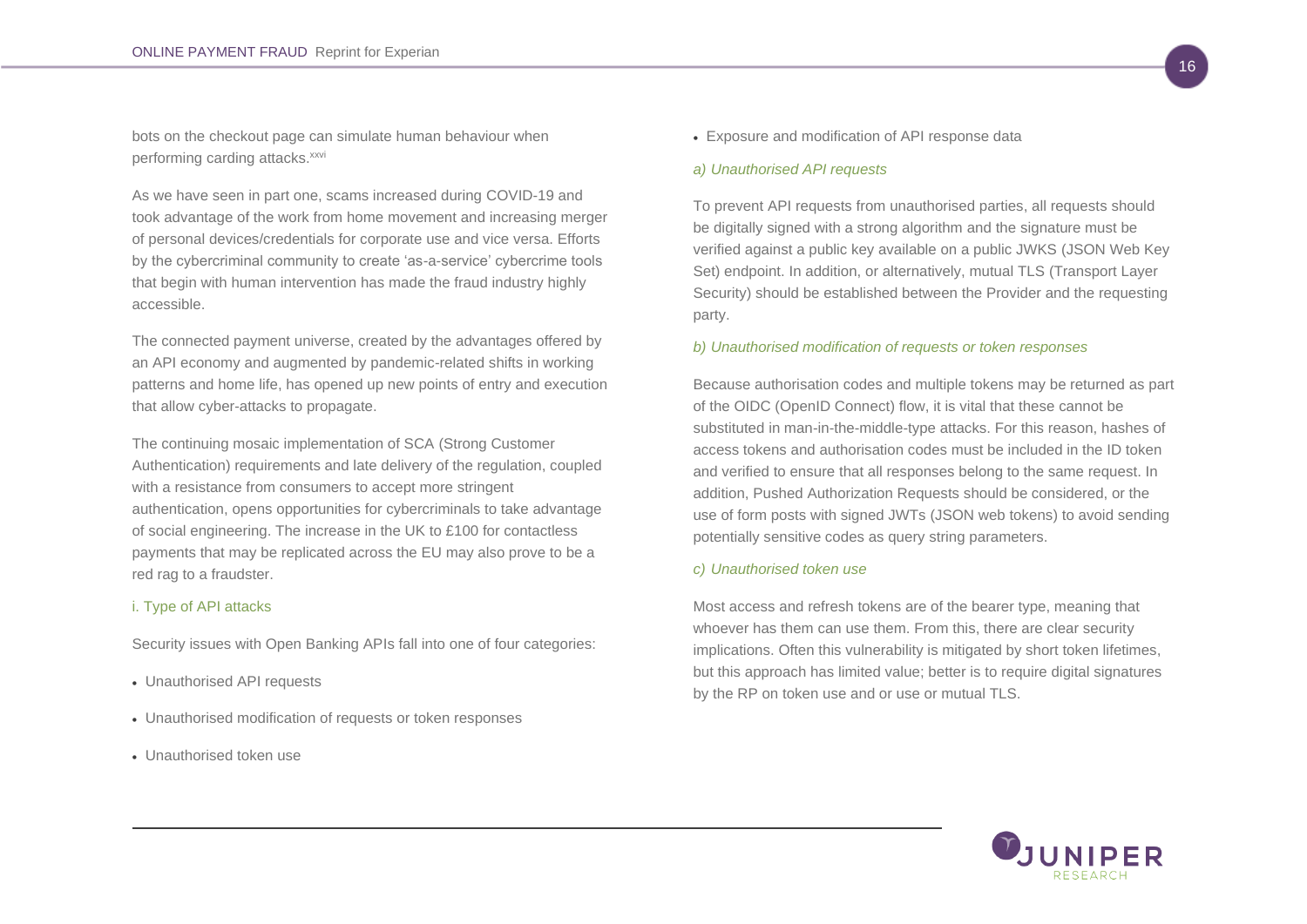## *d) Exposure and Modification of API response data*

It is crucial that any response data (from use of access tokens) is properly protected, both through use of encryption and digital signatures.

## <span id="page-19-0"></span>ii. API Authentication Security

Despite a delay in the ratification of the RTS (Regulatory Technical Standards) by the EU, the prevailing view has been that the directive's demand for 'secure' access to banking services will be facilitated by the use of APIs to control and verify both users and information access. In a boost for secure access, screen scraping will not be allowed under the final draft of the RTS; avoiding a potential channel for fraud. Therefore, via APIs, banks will be able to more effectively monitor and control account access.

PSD2 and discussion about technical standards has not fallen on deaf ears in markets outside the EU. Indeed, in a desire to maintain a competitive edge across North America and parts of Asia, several organisations are focused on opening up their services via Open Banking APIs. Therefore, the potential for a wide number of players to offer financial services across the globe will only increase.

The emergence of an API that links third-party service providers to end users' financial accounts undoubtedly opens up a new attack surface for cybercriminals. The threat here is twofold:

- How can FIs (Financial Institutions) ensure that API calls are made by trusted parties?
- How can API developers ensure that the business logic rules behind the API are not abused?

In the first instance, it is important to ensure that even if a user has a session open with, for example, a banking web app, the session ID cannot be used as an authentication mechanism for any API call. Indeed, this would leave the bank vulnerable to a Cross Site Request Forgery attack.

The use of a token-based approach to authorisation, with OIDC (OpenID Connect) as the underlying protocol, will prevent such attacks, assuming the protocol is used appropriately, with attention to use of the state and nonce options together with proper handling of signatures and refresh tokens.

These JSON web tokens, issued during the OIDC protocol, carry the information as to what resources can be accessed and are digitally signed to prevent tampering; other steps should also be taken so that only the authorised user of the token can make use of them. Use of these access tokens means that the system can be stateless and sessionless; relying on the token to determine authentication and authorisation for each API request. Security can be enhanced by applying a short lifetime to these tokens or limiting them to a single use.

One danger posed by OAuth2 (Open Authentication 2) or OIDC protocols are refresh tokens; these long-lifetime tokens may be issued to enable new access tokens to be requested without requiring re-authentication. However, because of their long lifetime, it is critical that they are stored securely by the token recipient.

The OBIE is attempting to standardise Open Banking in the UK, based on an enhanced version of OIDC. The result is an alignment between the OIDF (OpenID Foundation) and the FAPI Working Group. This will focus

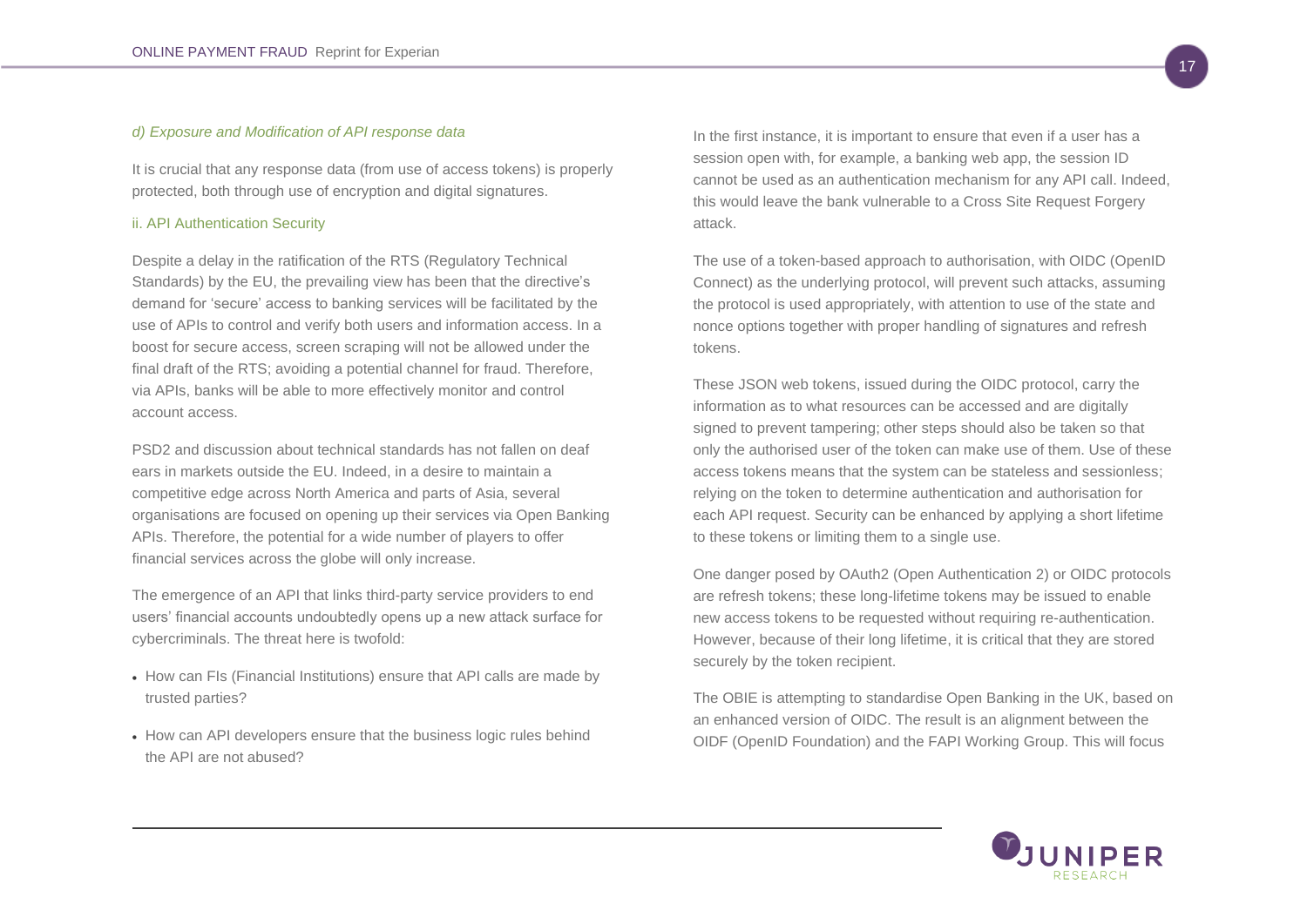on developing improved security for the stakeholders' ecosystem, including customers.

This focus on collaboration to ensure security is part of the design remit of best-in-class solutions and should be one that permeates the entire industry as cybercrime presents increasingly sophisticated challenges.

#### <span id="page-20-0"></span>iii. Avoiding Logic Abuse

Ensuring that only trusted entities have access to APIs is only a part of API security. This is particularly pertinent here, as identity and account fraud grows in prevalence and as mechanisms for cybercriminals to steal money proliferate.

Controls must therefore establish that the originator of the API call is not overstepping their boundaries. API maintainers must be mindful of the fact that it is very likely, in many instances, that API calls will be made by 'trusted parties' with relatively little experience in managing the challenges of cybersecurity. They should be treated as compromised entities in terms of how they are monitored and allowed access to internal services with possible actions controlled by an underlying policy engine. The key points to consider are:

- Implementation of proper API restrictions.
- Protection against XML (Extensible Markup Language) and JSON digital signature attacks.
- Ensuring that communications are properly encrypted and signed.
- Limiting the number of possible API calls per day.
- Monitoring contextual data, such as time of day, to help detect possible fraudulent requests.
- Properly logging calls and metadata, and integrating this with the cybersecurity and fraud team.

It must be noted that these methods of securing APIs, including OBIE, only address the more obvious issues of using APIs for finance. In practice, social engineering attacks, malware infections of trusted parties, and sophisticated man-in-the-middle attacks cannot be addressed by protocol security alone.

Furthermore, there are a number of financial aggregation sites; offering a single-point API access (proxy service) to a number of FIs; the APIs exposed by such services may not be as secure as those implemented by the supported banks, but still allow payments and account management facilities, and so expand the attack space considerably. A set of security standards for banking/identity APIs is needed. Applying AI (Artificial Intelligence) to API security enforcement can offer a way to define more flexible rules that can reflect changing conditions.

APIs in the finance sector are proliferating which can cause issues with visibility and management. Lack of visibility opens up opportunities for stealth malware to operate. A number of solutions are coming onto the market that use AI to analyse API behaviour and spot patterns and anomalies that predict a cyberattack. However, as a caveat, algorithms may assume that API usage is consistent; this could potentially reduce the effectiveness of the security offering. However, it is worth exploring AI-driven API security in the future.

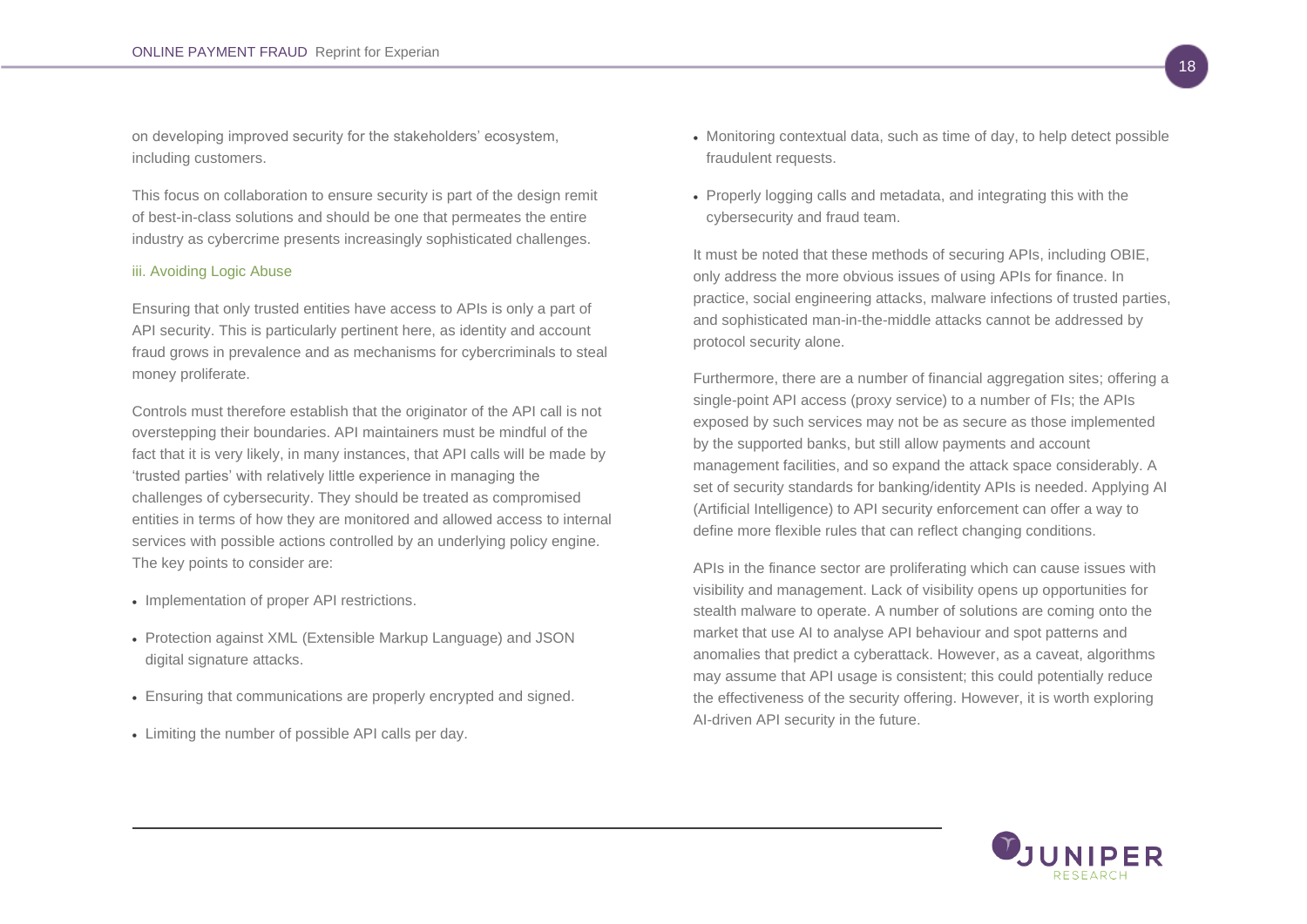## <span id="page-21-0"></span>**1.6 Real-time Payments**

Although real-time payment infrastructure has been in place in some areas (such as the UK's Faster Payments System), 2017 was a key year when such capability was extended to major digital commerce markets. Notably, both the US and SEPA (Single Euro Payments Area) zone launched such capabilities in November 2017, while Australian banks launched their own services in February 2018. A number of other launches have taken place during, or were planned for, 2018, with further roll-outs planned in the future.

Meanwhile, a full list of global instant payment schemes is presented in tables 2.2. The US is joining the instant payments area. The Federal Reserve was due to launch the FedNow service in 2021 but the COVID-19 pandemic has put this back until 2023. The service is designed to facilitate end-to-end faster payment services to financial customers. So far, 110 participants have signed up to help with testing to ensure market-readiness. Rules drive the FedNow scheme, including processing credit transfers of \$25,000 or less in real-time on a 24x7x365 basis and meeting the ISO (International Organization for Standardization) 20022 standard. Rules on verification, such as customer validity during a payment, augment the service's security. The limits of amounts may change during the consultation and pilot stages.

'Real-time payments are already on the rise and will continue into the future across bank-to-bank, card-to-retailer, and even person-to-person payments. This requires automated tools as the market is moving to low latency, high volume activity, particularly fuelled by the ongoing growth in the digital marketplace. The faster the decisions are made, the better the user experience, but also the greater the challenge to get the fraud and

trust decisions right.' – David Britton, VP Industry Solutions for Fraud & Identity Management, Experian.

#### <span id="page-21-1"></span>**Figure 1.4: Global Instant Payments Market Status**

| <b>Country</b> | <b>Scheme Platform</b> | <b>Instant Payments Launch Year</b> |
|----------------|------------------------|-------------------------------------|
| Japan          | Zengin                 | 1973                                |
| Switzerland    | <b>SIC</b>             | 1987                                |
| Taiwan         | <b>CIFS</b>            | 1995                                |
| Iceland        | <b>RTGS</b>            | 2001                                |
| South Korea    | <b>KFTC</b>            | 2001                                |
| <b>UAE</b>     | <b>UAEFTS</b>          | 2001                                |
| Brazil         | <b>SITRAF</b>          | 2002                                |
| <b>Mexico</b>  | <b>SPEI</b>            | 2004                                |
| South Africa   | <b>RTC</b>             | 2006                                |
| Kenya          | M-Pesa, PesaLink       | 2007                                |
| Chile          | <b>TEF</b>             | 2008                                |
| <b>UK</b>      | FPS, Paym, Pingit      | 2008                                |
| China          | <b>IBPS</b>            | 2010                                |
| India          | <b>IMPS</b>            | 2010                                |
| Nigeria        | <b>NIP</b>             | 2011                                |
| Poland         | <b>Elixir Express</b>  | 2012                                |
| Sweden         | <b>BIR, Swish</b>      | 2012                                |
| <b>Turkey</b>  | <b>RPS</b>             | 2012                                |
| Sri Lanka      | <b>CEFTS</b>           | 2013                                |
| Colombia       | <b>CENIT</b>           | 2014                                |
| Denmark        | NETS RT, Mobile Pay    | 2014                                |
| Singapore      | <b>FAST</b>            | 2014                                |

*Source: Juniper Research*

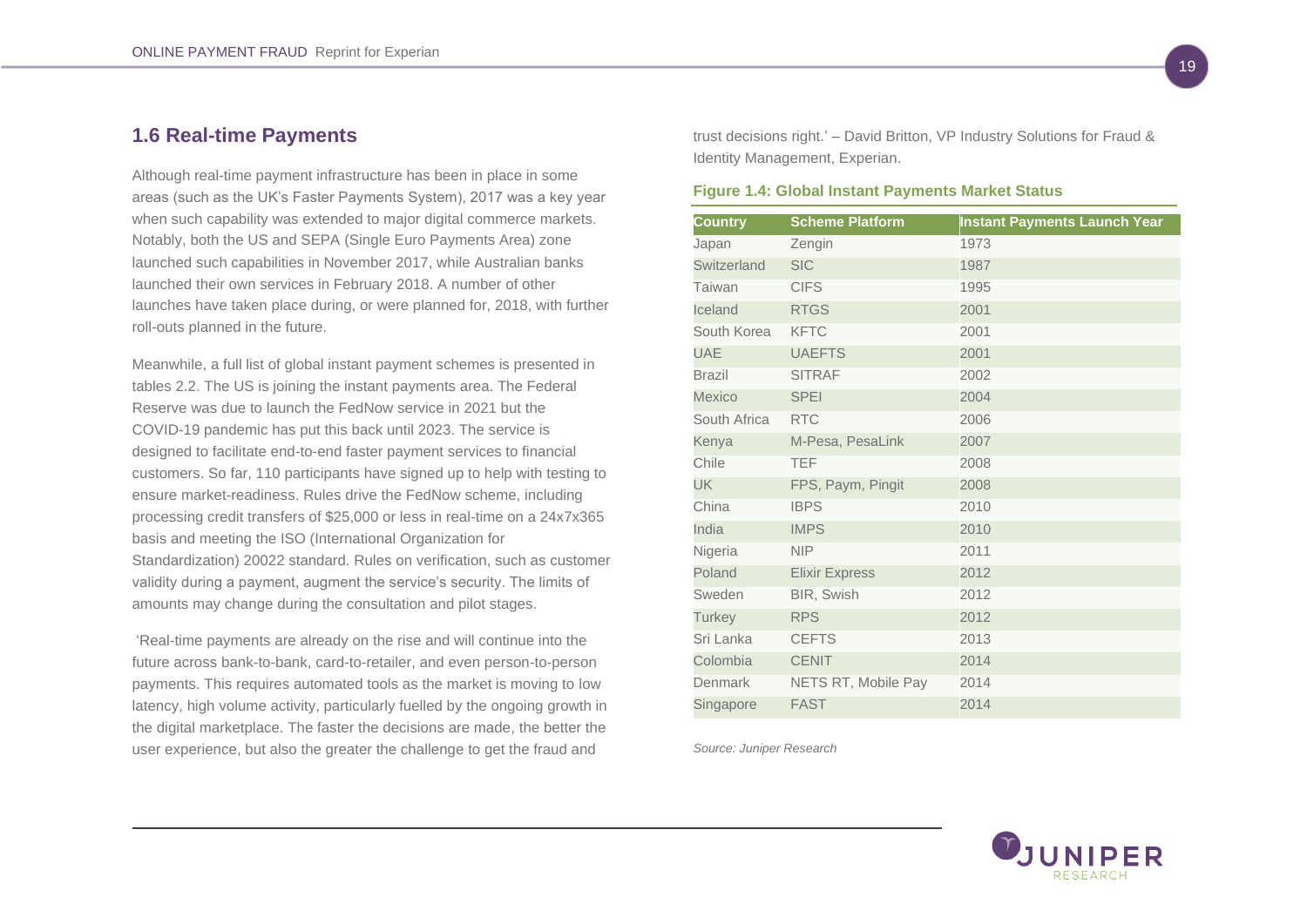Awareness of instant payments by industry is at a high, with a PYMNTS report showing that 85% of organisations have instant payments on their roadmap for implementation in the next three years.<sup>xxvii</sup> Effectively, realtime payment infrastructure enables any payment instrument – such as credit transfers, direct debits and card payments – to be processed within seconds; avoiding the days-long process that was previously in place. This has substantial implications, particularly for SMBs (Small and Medium Businesses). Service and product supply contracts between businesses often involve a lag time between an invoice being issued and payment arriving in the beneficiary's account. The end effect is one of financial pressure, where SMEs are forced to seek credit to address shortfalls before incoming payments are received. Instant payments will reduce the burden from high interest rate, short-term loans; allowing SMBs to devote more funds on product development and quality, thereby improving competitiveness.

AI and machine learning come into their own when tackling instant payment fraud. The sheer volume of transactions and the need for faster payments means that any rules-based systems are simply not able to handle speeds where a transaction must be completed in a few seconds. Only AI-enabled fraud checks can handle massive volumes, coupled with fast speed of transaction. However, these smart systems should always be used along with knowledge of the techniques used by fraudsters. AI-enabled anti-fraud detection for instant payment fraud is part of the toolkit of the expert analyst, not a replacement for the analyst.

'Real-time and instant payments are here now and will continue to grow into the future. The fact that it is real-time is not a concern for Experian, as our solutions are designed to operate in low latency environments with high availability. However, it is important to be able to make the right decision in those very tight operational windows and to do so by leveraging a comprehensive set of data. This is where the use of machine learning excels, as it can be applied to a rich set of data features in every decision, in order to derive more accurate outcomes.' – David Britton, VP Industry Solutions, Fraud & ID Management at Experian.**<sup>2</sup>**

## <span id="page-22-0"></span>**1.6.1 Fraud & Payments**

Payment options are themselves creating dichotomies because of fraud prevention. Whilst in PSD2, card present rules have been derogated to allow a more seamless UX (User Experience); instead, they have a rule to prevent cards being used six times in a row. This consecutive exemption rule is commonly used across other regulatory jurisdictions and COVID-19 has had its own impact of this and the limit rule. In the UK, as mentioned, the FCA (Financial Conduct Authority) is looking at increasing the limit, at least temporarily from £45 to £100 (\$63-\$140). Any related increase in cumulative value is yet to be determined. In the EU, Mastercard raised its limits to 50€, and a request to raise the cumulative limit for contactless transactions to 250€ has been made by Digital Europe.

In other geographies, Australia has temporarily doubled its contactless limit from AUD100 to AUD200, whilst Singapore has increased its contactless limit from SGD100 to SGD200.

Having a transparent UX is an important lesson in the balance of fraud prevention vs usability. The impact of COVID-19 on decisions around the balancing act of user needs and anti-fraud measures, will, however, open



**<sup>2</sup>** Juniper Research interviewed David Britton, VP Industry Solutions, Fraud & ID Management at Experian in March 2021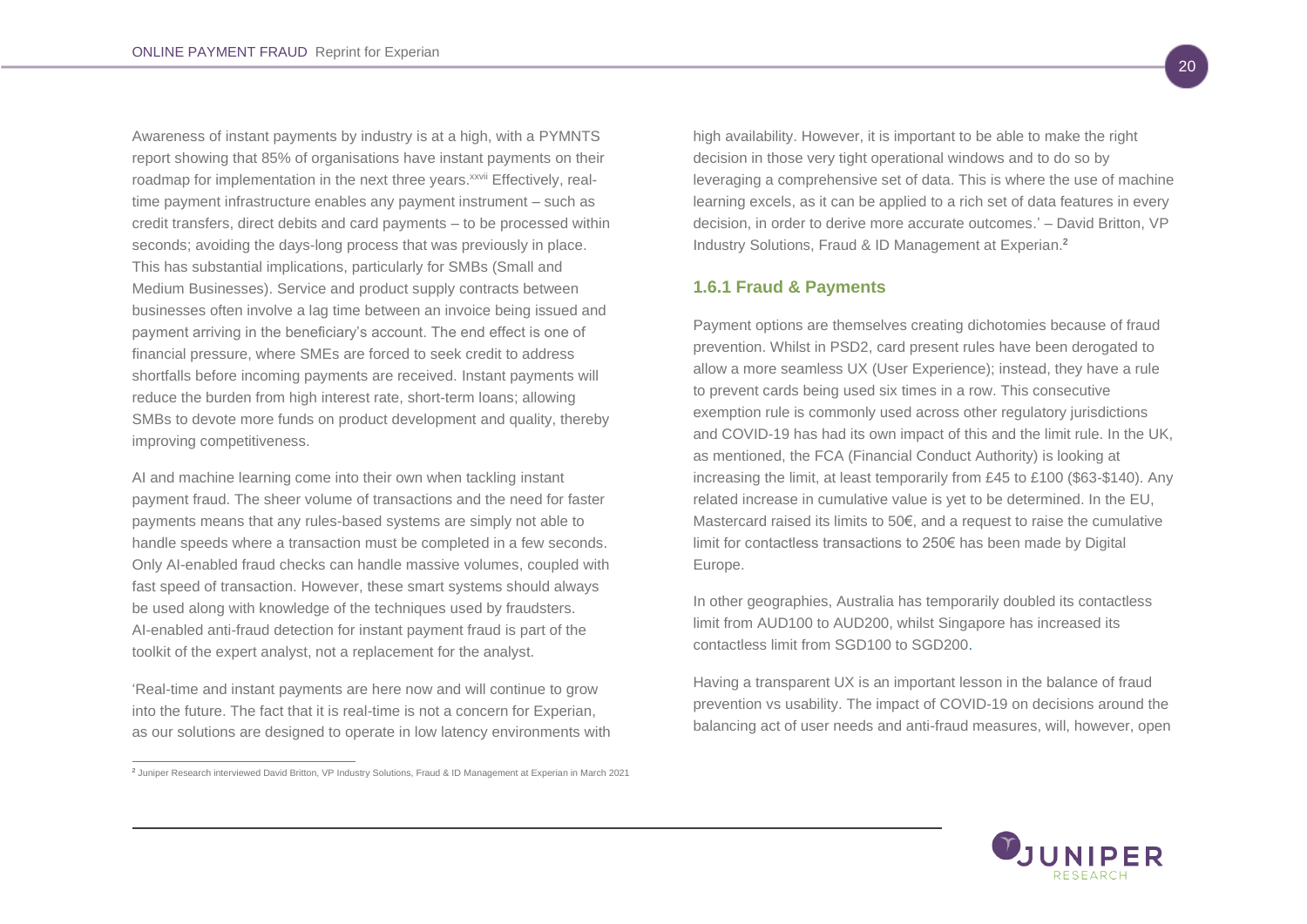up avenues of fraud. This fine balance is always the pivot upon which cybercrime turns.

Real-time payments require real-time fraud detection instruments. APP (Authorised Push Payment) scams, e.g. where fraudsters trick a consumer into paying large sums of money into a fraudster's bank account, are prevalent and have many ways to perform a scam all centred around either a malicious payee or a malicious redirect. According to UK Finance, during the first half of 2020, there were 66,247 cases of APP fraud totalling losses of £207.8 million. The UK Finance review 'Fraud 2020: The Facts' found that use of advanced security systems by FIs prevented more than £1.8 billion of unauthorised fraud. However, criminals stole over £1.2 billion through fraud and scams in 2019. The fight continues but with good news for FDP vendors. XXVIII

#### <span id="page-23-0"></span>i. Problems Inherent in Infrastructure & Processes

In some countries the roll-out of instant payment schemes has been at odds with the infrastructure used by the banks. For example, the Vipps scheme, which is highly popular in Norway, enables instant P2P (Peer-to-Peer) mobile transactions, with money received via the app free to be spent immediately.

These same issues, i.e. the inability to respond to the demands of new payment schemes, will likely impact the rapid take-up of cross-border schemes, such as SEPA Instant Credit and the Eurosystem scheme, TIPS (TARGET Instant Payment Settlement), that allow individuals and firms to transfer money within seconds. By the end of 2021, PSPs (Payment Service Providers) adhering to the SCT Inst scheme and are reachable in TARGET2 will also be 'reachable in TIPS via a central bank money liquidity account, either as participants or as reachable parties.'

Instant payment schemes do not offer the same consumer protections against fraud (i.e. chargebacks) and Juniper Research still expects cards to be the favoured payment instruments in the medium-term, due to their greater consumer protections. This is even more likely to be the case if the payment limits on cards stays at an inflated level. There is opportunity for third-party vendors to offer similar consumer protections to help drive instant payments' uptake.

The European Payments Council's 'Payment Threats and Fraud Report 2020' retains its position from the 2019 report on the human-aspect of fraud; stating that the 'targets are users rather than technology.' Deception scams and impersonation are key methods behind direct debit fraud and SEPA Credit Transfer scams.

The report identifies a shift from consumers, retailers, and SMEs to company executives, employees (through 'CEO fraud'), PSPs and payment infrastructures – and a move to authorised push payments  $(APP)$  fraud. $x$ xix

Whilst social engineering is a major threat, malware – including ransomware – should not be forgotten, as this appears to be increasing. The report continues; pointing out that APTs must also be dealt with as the use of advanced persistent threats are 'most sophisticated and lucrative types of payment fraud.'

The use of multiple channels of attack underpinned by human elements, such as impersonation, deception, phishing, account takeover, and 'old-school' lost and stolen card fraud, means that fraud detection cannot be a one-size fits all. Instead, smart detection tools can act as a barrier to fraud, rather than a hard stop; a piece of a bigger jigsaw puzzle where technology and analyst work together.

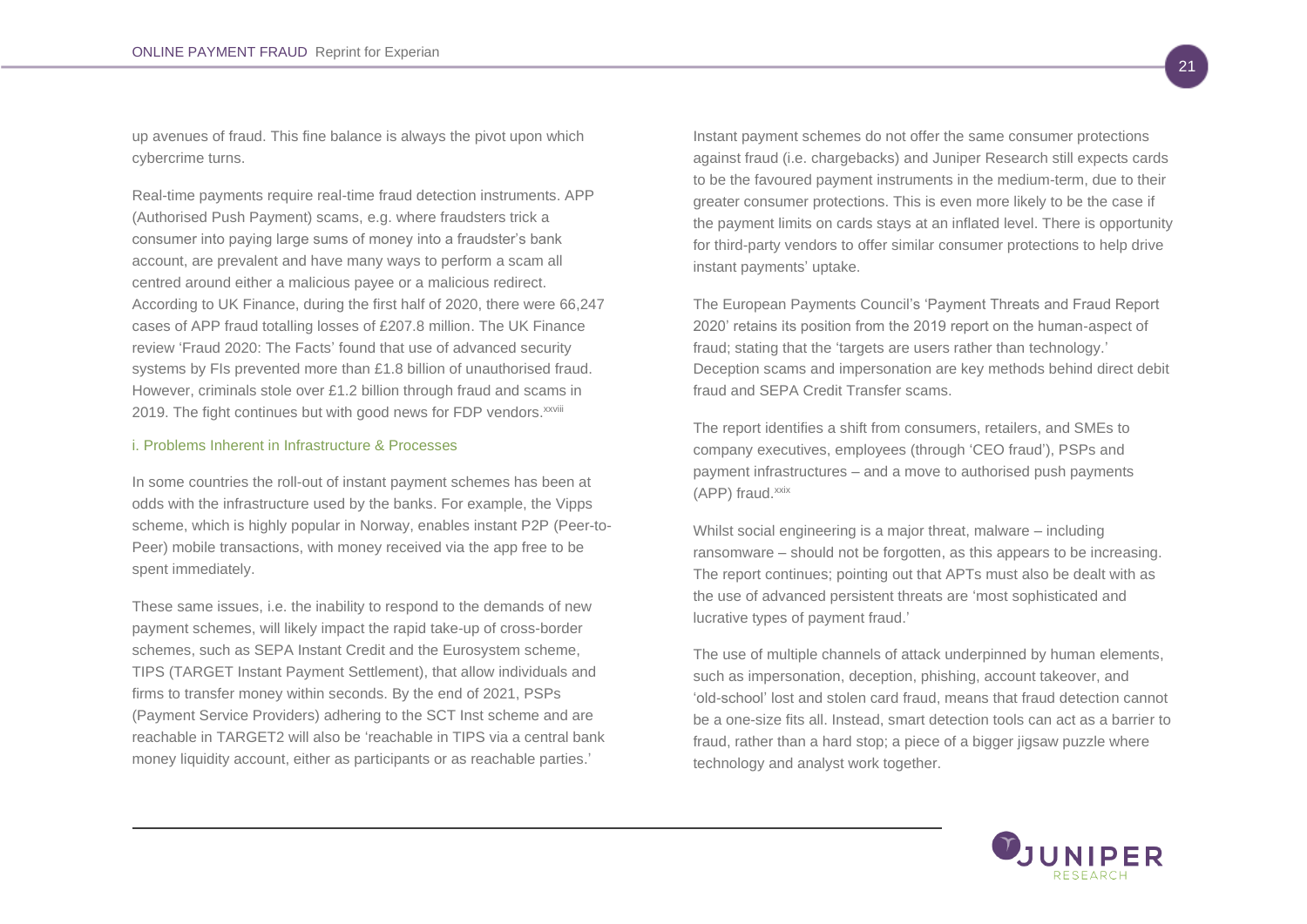

# <span id="page-24-0"></span>2. Online Payment Fraud: Competitor Analysis



ONLINE PAYMENT FRAUD Deep Dive Strategy & Competition 2021-2025

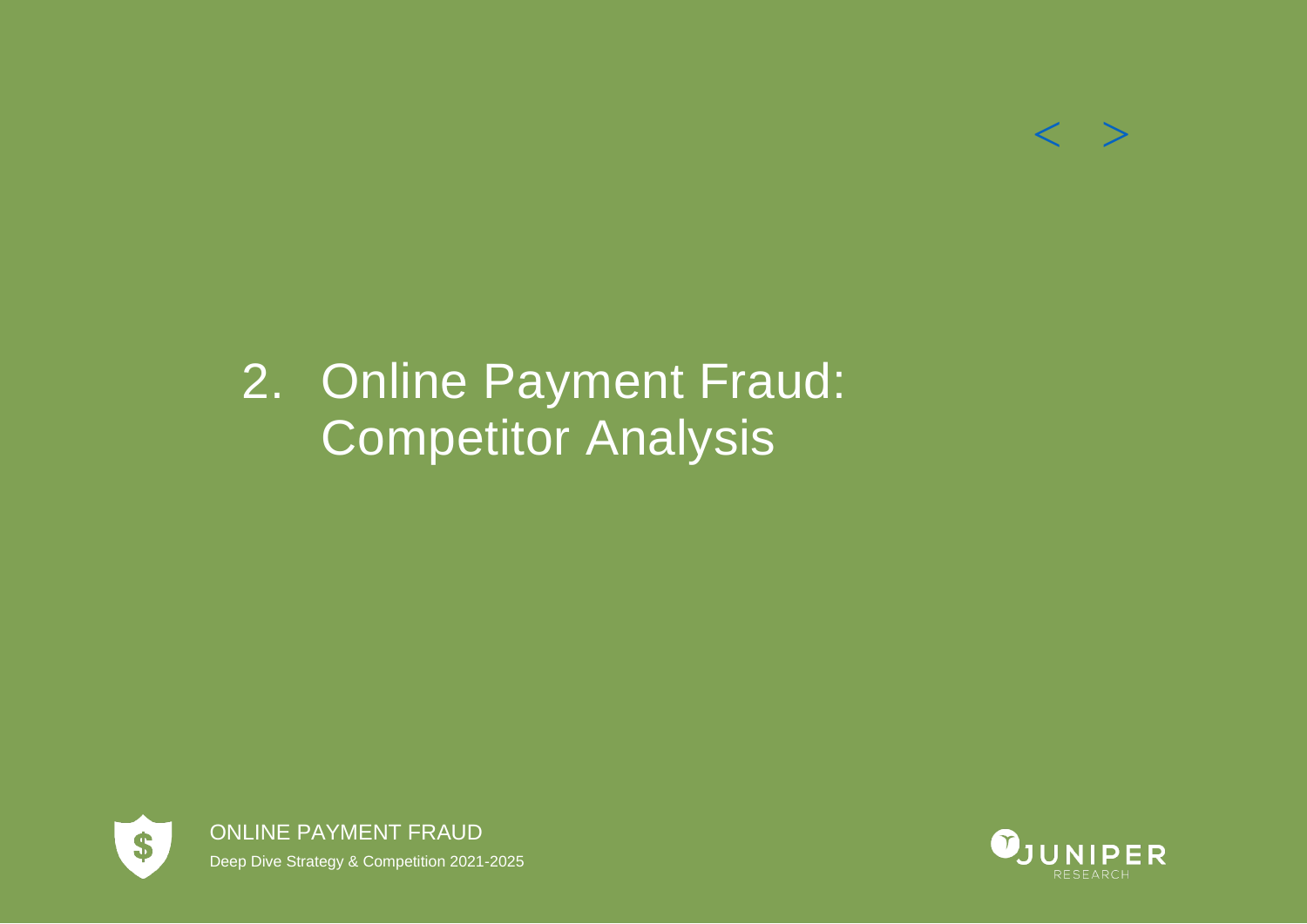## <span id="page-25-0"></span>**2.1 Introduction**

Given the breadth of vendors involved in the FDP landscape, this section will look at a select number from across the ecosystem, so should not be seen as an exhaustive list. It also compares these players as far as possible; using criteria such as company size, breadth of service offering and funding. Those assessed here are shown below, with parent companies indicated in brackets, if applicable.

- Accertify
- ACI Worldwide
- Cybersource
- Experian
- Featurespace
- FICO
- Fiserv
- GBG
- TransUnion
- Kount, an Equifax Company
- LexisNexis Risk Solutions
- Microsoft
- NICE Actimize
- NuData
- SAS
- Riskified
- RSA Security

## <span id="page-25-1"></span>**2.2 Juniper Research Leaderboard**

Our approach is to use a standard template to summarise vendor capability. This template concludes with our views of the key strengths and strategic development opportunities for each FDP vendor.

This technique, which applies quantitative scoring to qualitative information, enables us to assess each vendor's capability and capacity and its product and position in these markets. The resulting Leaderboard shows our view of relative vendor positioning.

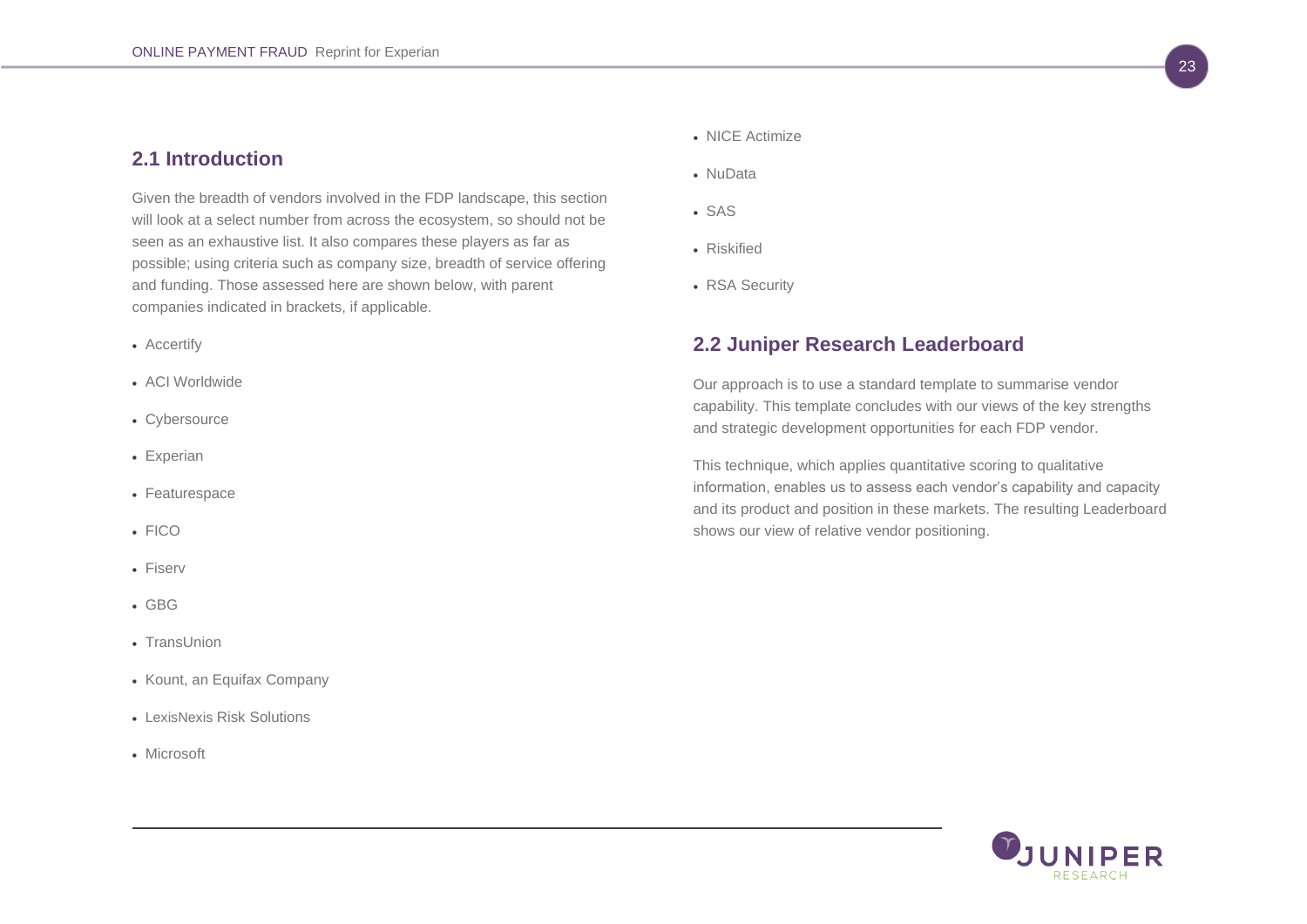## <span id="page-26-0"></span>**Table 2.1: FDP Vendor Capability Assessment Criteria**

| <b>Category</b>                  | <b>Criteria</b>                      | <b>Description</b>                                                                                                                                                                                                                                                                                                                                                                                              |
|----------------------------------|--------------------------------------|-----------------------------------------------------------------------------------------------------------------------------------------------------------------------------------------------------------------------------------------------------------------------------------------------------------------------------------------------------------------------------------------------------------------|
| Capability & Capacity            | Financial Performance in Sector      | In assessing this factor, we considered the vendor's FDP performance as measured by revenue, number of employees<br>and investments.                                                                                                                                                                                                                                                                            |
|                                  | <b>Experience in Sector</b>          | Experience of the vendor, as measured by the length of time FDP solutions have been offered. Acquisitions and<br>experience are taken into account here.                                                                                                                                                                                                                                                        |
|                                  | <b>Operations &amp; Global Reach</b> | This factor considers primarily the overall extent of the vendor's geographical penetration, based on numbers of<br>countries, regions, customers and offices to measure global reach.                                                                                                                                                                                                                          |
|                                  | Marketing & Branding Strength        | The strength of the vendor's brand and marketing capability as perceived by a review of the company's website;<br>aspects such as use of case studies, communications and 'joined-up' marketing of total solution packages were<br>considered. The extent to which vendors have marketing or distribution channel partnerships in place, e.g. in-country<br>sales specialists and VARs (Value-added Retailers). |
|                                  | R&D Spend                            | An indicator of the investment a vendor is making to develop best-in-class solutions; M&As (Merger and Acquisitions)<br>are considered here as a measure of investment.                                                                                                                                                                                                                                         |
| <b>Product &amp; Positioning</b> | FDP Product Range & Features         | This factor relates to breadth of product range coverage by platform, technology and channels.                                                                                                                                                                                                                                                                                                                  |
|                                  | <b>Customers &amp; Deployments</b>   | We evaluate here the vendor's success to date, measured by the number of customers to whom the vendor has sold<br>its FDP platform. This criterion is designed to balance the global reach criterion, by evaluating the experience of<br>vendors that are well established in a single country, but not elsewhere.                                                                                              |
|                                  | Partnerships                         | The extent to which a vendor has been able to achieve partnerships in the segment, with a view to augmenting its FDP<br>capabilities.                                                                                                                                                                                                                                                                           |
|                                  | Creativity & Innovation              | This factor assesses the vendor's perceived innovation through its flow of new features, products, developments and<br>improvements.                                                                                                                                                                                                                                                                            |
|                                  | <b>Future Business Prospects</b>     | This factor relates to the business' ability to develop and compete against others in the future.                                                                                                                                                                                                                                                                                                               |

*Source: Juniper Research*

RESEARCH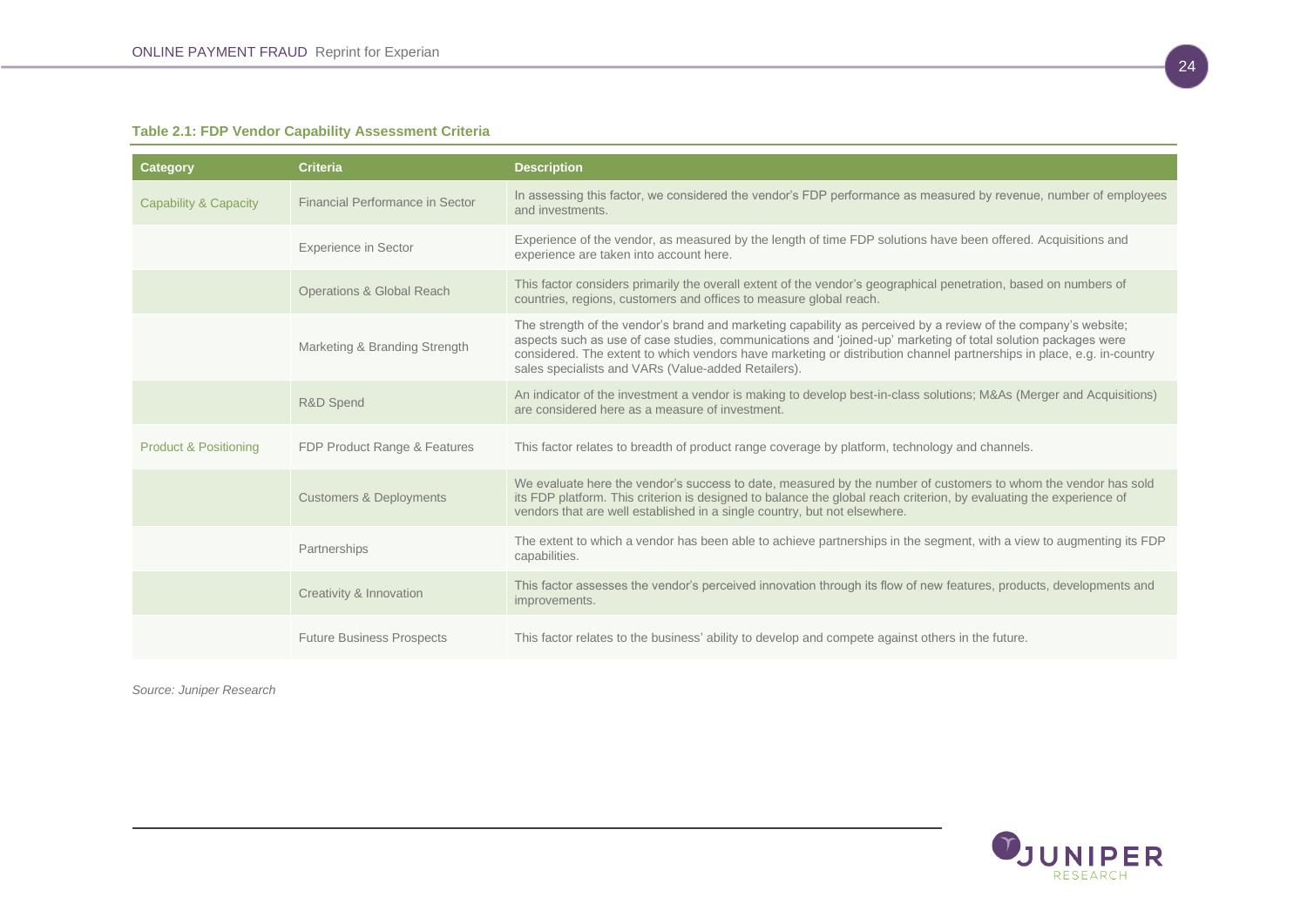## **JUNIPER RESEARCH LEADERBOARD**

Fraud Detection & Prevention Vendors

<span id="page-27-0"></span>

**Capability & Capacity** 

*Source: Juniper Research* 



Experian continues to invest into its FDP solution and uses the company's vast array of customer data to deliver an effective set of solutions across the entire consumer journey, from onboarding, through account management/account takeover and transaction risk mitigation. Experian leverages a combination of proprietary solutions and partner capabilities and data – integrated via its CrossCore platform – where it leverages a robust machine learning approach that takes into account these dynamic sources of data. The CrossCore platform's wide range of abilities, including the ability for clients to integrate solutions from third-party vendors via a single API, leveraging powerful orchestration and a hybrid machine learning approach to drive great accuracy in detection, with minimal false positives. This combination of capabilities makes it highly valuable across the online payment fraud environment.

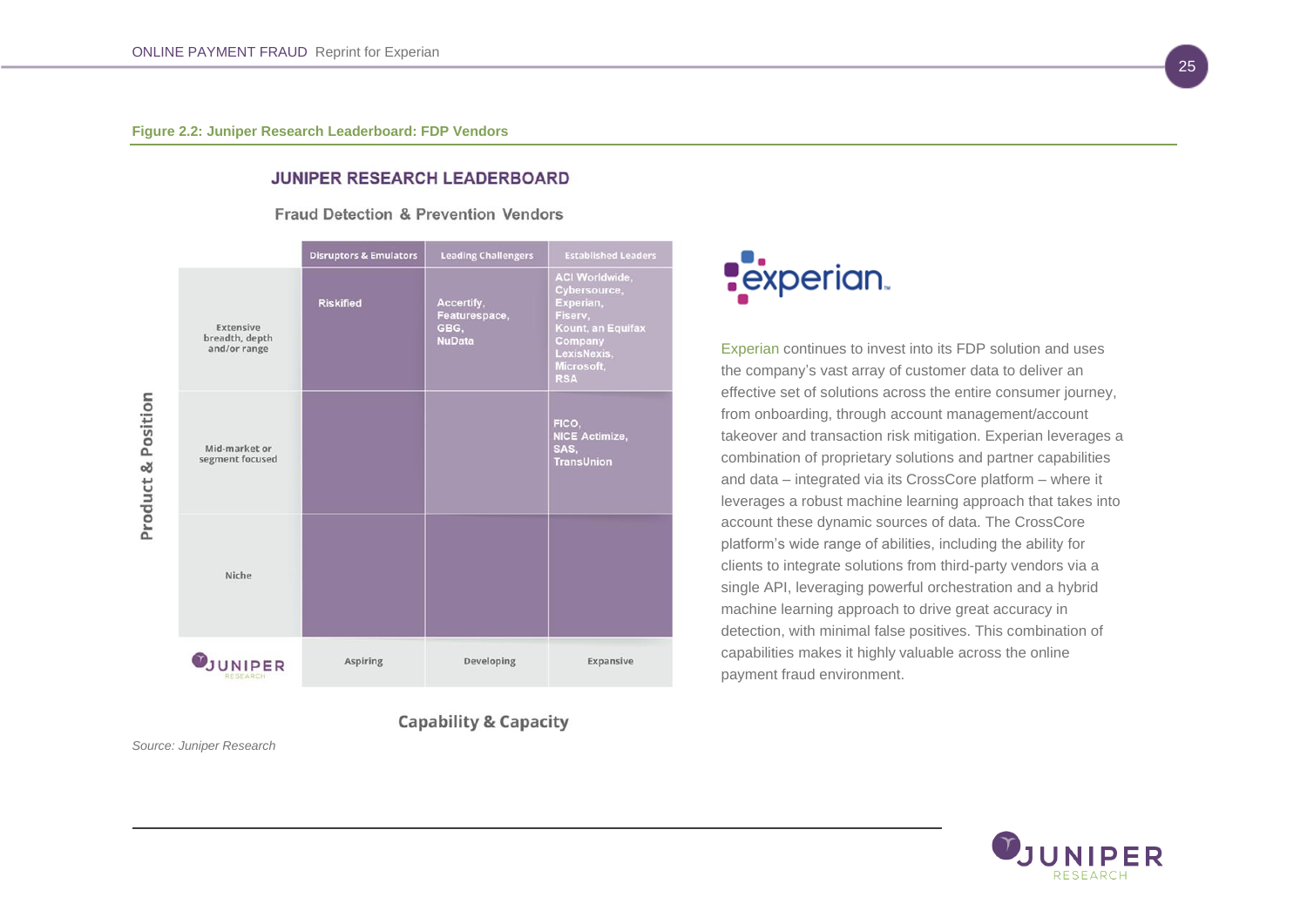## <span id="page-28-0"></span>**2.2.1 Limitations & Interpretations**

Our assessment is based on a combination of quantitative measures where they are available (such as revenue and numbers of employees) that will indicate relative strength, and also of qualitative judgement based on available market and vendor information as published. In addition, we have improved our in-house knowledge from meetings and interviews with a range of industry players. We have used publicly available informationto arrive at a broad, indicative positioning of vendors in this market, on a 'best efforts' basis. However, we would also caution that our analysis is, almost by nature, based on incomplete information and so for some elements of this analysis we have had to be more judgemental than others. For example, with some vendors, less detailed financial information is typically available if they are not publicly listed companies.

We also remind readers that the list of vendors considered is not exhaustive across the entire market but, rather, selective. Juniper Research endeavours to provide accurate information; whilst every information or comment is believed to be correct at the time of publication, Juniper Research cannot accept any responsibility for its completeness or accuracy: the analysis is presented on a 'best efforts' basis.

The Leaderboard compares the positioning of vendors based on Juniper Research's scoring of each company against the criteria that Juniper Research defined. The board is designed to compare how the vendors position themselves in the market based on these criteria: relative placement in one particular unit of the board does not imply that any one vendor is necessarily better placed than others. For example, one vendor's objectives will be different from the next and the vendor may be very successfully fulfilling them without being placed in the top right box of the board, which is the traditional location for the leading players.

Therefore, for avoidance of doubt in interpreting the board, we are not suggesting that any single box implies in any way that a group of vendors is more advantageously positioned than another group, just differently positioned. The board is also valid at a point in time: April 2021. It does not indicate how we expect positioning to change in the future or, indeed, in which direction we believe that the vendors are moving. We caution against companies taking any decisions based on this analysis: it is merely intended as an analytical summary by Juniper Research as an independent third party.

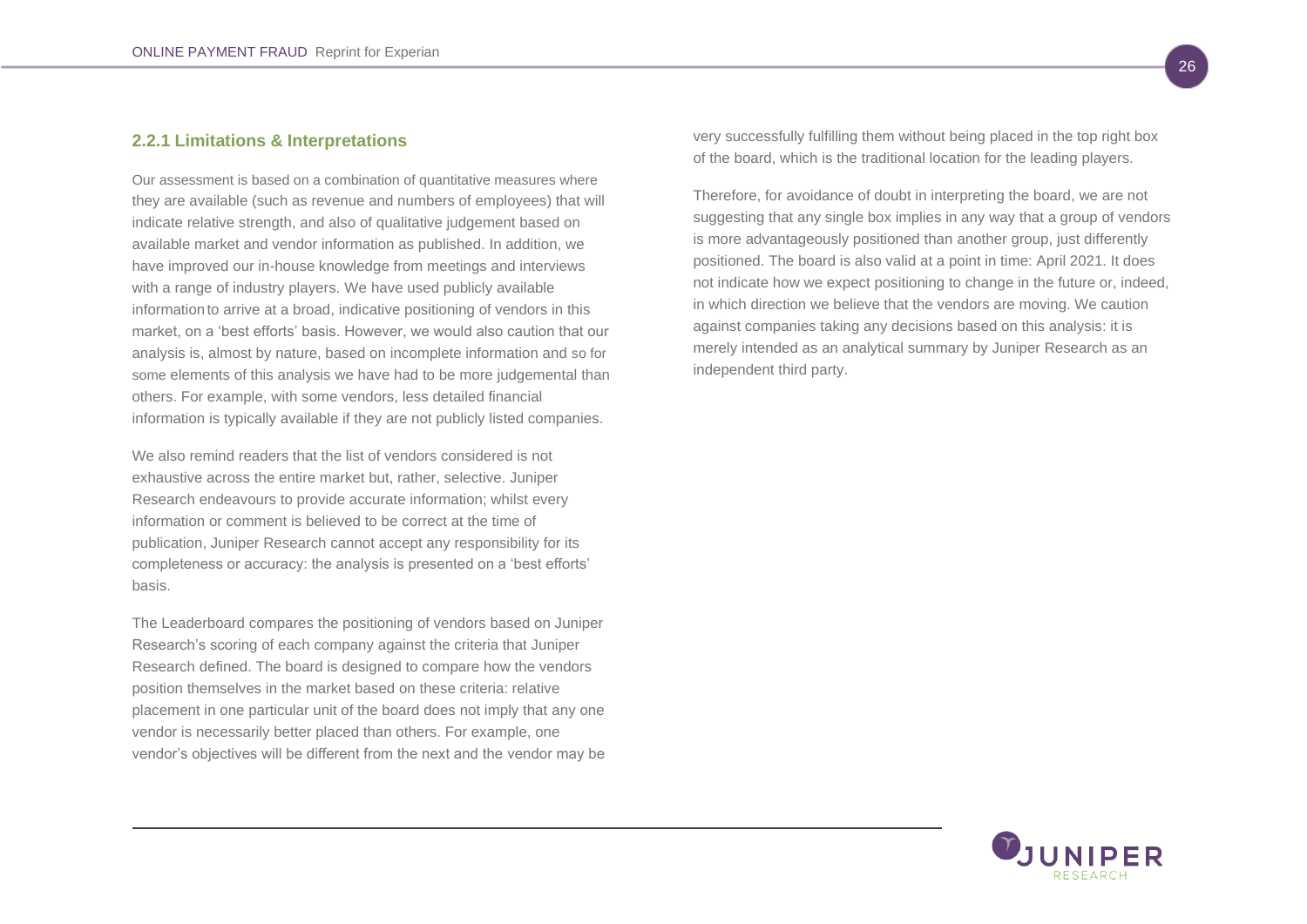## <span id="page-29-0"></span>**2.3 Experian Company Profile**

<span id="page-29-1"></span>**Table 2.3: Juniper Research Leaderboard: FDP Vendors**

|                       | Corporate: Capability & Capacity      |                         |                   |                                                           | <b>Product &amp; Position</b> |                                                            |                                              |              |                            |                                                      |
|-----------------------|---------------------------------------|-------------------------|-------------------|-----------------------------------------------------------|-------------------------------|------------------------------------------------------------|----------------------------------------------|--------------|----------------------------|------------------------------------------------------|
|                       | Financial<br>Performance<br>in Sector | Experience<br>in Sector | & Global<br>Reach | Operations   Marketing &  <br><b>Branding</b><br>Strength | R&D Spend                     | <b>FDP</b><br><b>Service</b><br>Range &<br><b>Features</b> | <b>Customers &amp;</b><br><b>Deployments</b> | Partnerships | Creativity &<br>Innovation | <b>Future</b><br><b>Business</b><br><b>Prospects</b> |
| Experian              |                                       |                         |                   |                                                           |                               |                                                            |                                              |              |                            |                                                      |
| HIGH <b>OOOOO</b> LOW |                                       |                         |                   |                                                           |                               |                                                            |                                              |              |                            |                                                      |

*Source: Juniper Research* 

## <span id="page-29-2"></span>**2.3.1 Experian Pexperian**

*Juniper Research interviewed David Britton, VP Industry Solutions, Fraud & ID Management at Experian, February 2021*

## <span id="page-29-3"></span>i. Corporate

Experian is a global information services company which provides data and analytical tools to client companies around the world. It is a publicly listed company and trades on the London Stock Exchange (EXPN). It had revenue of \$5.18 billion for the fiscal year ending in March 2020.

Key executives include Brian Cassin (CEO); Kerry Williams (COO); Steve Wagner (Global Managing Director, Experian Decision Analytics).

Perhaps best known as one of the biggest credit reporting agencies, the company's main business divisions include Data, Decisioning (both B2B) and Consumer Services (B2C).

The company's fraud solutions have historically been reported under its Decision Analytics segment. Evidence from its latest annual report suggests that the company's FDP offering became an increasingly important part of its portfolio, with demand for fraud prevention noted as a driver for segment growth across business regions.

The company has a long tradition of providing identity proofing services and around 22%-28% of revenue of the Decision Analytics division is attributed to identity checking and verification.

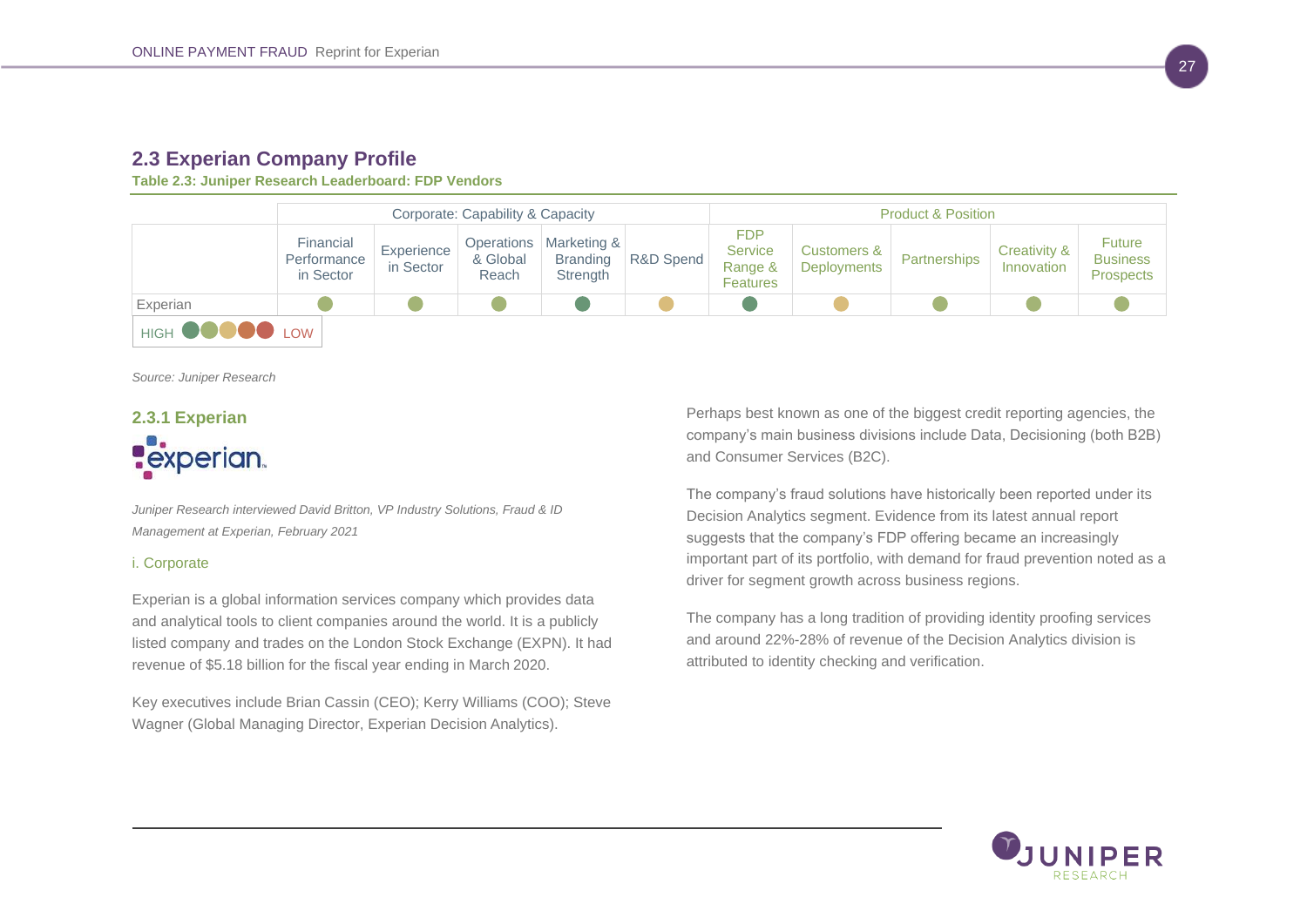<span id="page-30-0"></span>

|  |  |  | Figure 2.4: Experian Financial Snapshot (\$m), FY 2018-2020 |
|--|--|--|-------------------------------------------------------------|
|  |  |  |                                                             |

|            | <b>FY 2018</b> | <b>FY 2019</b> | <b>FY2020</b> |
|------------|----------------|----------------|---------------|
| Revenue    | \$4,662        | \$4,861        | \$5,179       |
| Net Income | \$815          | \$701          | \$679         |

#### *Source: Experian*

In April 2014, Experian acquired 41st Parameter, a provider of device identification technology for web fraud detection, for \$324 million, to strengthen its risk-based identity authentication capabilities. The acquisition was part of Experian's goal to provide the most complete set of fraud detection and identity authentication capabilities in the market.

## <span id="page-30-1"></span>ii. Geographic Spread

Experian's headquarters are in Ireland. It has further offices in 45 countries across the globe in six continents.

## <span id="page-30-2"></span>iii. Key Clients & Strategic Partnerships

- Experian has a wide range of partners, some of which are not publicly disclosed. The company works with partners for a variety of categories including, behavioural biometrics (Biocatch), traditional biometrics (Daon), document verification (Mitek, Acuant, Onfido), call centre risk assessments (TrustID), email verification (Emailage), Alternative Data (Ekata, Global Data Consortium), and Mobile Phone Verification (Boku/Danal).
- In 2020, Experian partnered with FinScore, (a pioneer in telco data credit scoring for the unbanked and underbanked populations in the Philippines). The partnership will help financial institutions reduce high

default rates and prevent fraudulent activity, whilst simultaneously bridging the financial inclusion gap for unbanked individuals in the country.

#### <span id="page-30-3"></span>iv. High-level View of Products

Experian's ID and Fraud flagship solution CrossCore is designed to solve the major challenges that businesses face, specifically helping clients differentiate between their good and bad customers, without disrupting good customers or increasing customer friction in their attempts to stop fraud.

CrossCore combines an API with workflow, smart orchestration, and MLdriven decisioning functions. In doing so, it provides capabilities to pull in data from myriad sources to orchestrate decisions across the score and raw outputs of multiple risk and data services. Pre-designed templates allow deployment against various use cases, e.g. eCommerce use cases, identity driven on-boarding use cases, etc. CrossCore also has integrations with best-in-class vendors to add functionality where needed. This allows quick adaptation to the evolving fraud landscape.

In order to address these, the CrossCore platform provides:

- A single API with which clients can integrate for real-time assessments of ID verification, authentication and fraud risk for the user journey (account origination, login/account maintenance [non-monetary activities] and transactional activities).
- Sophisticated workflow orchestration: Where CrossCore can invoke calls to various services (Experian's solutions, backing capabilities or third-party vendors) based on conditional logic.

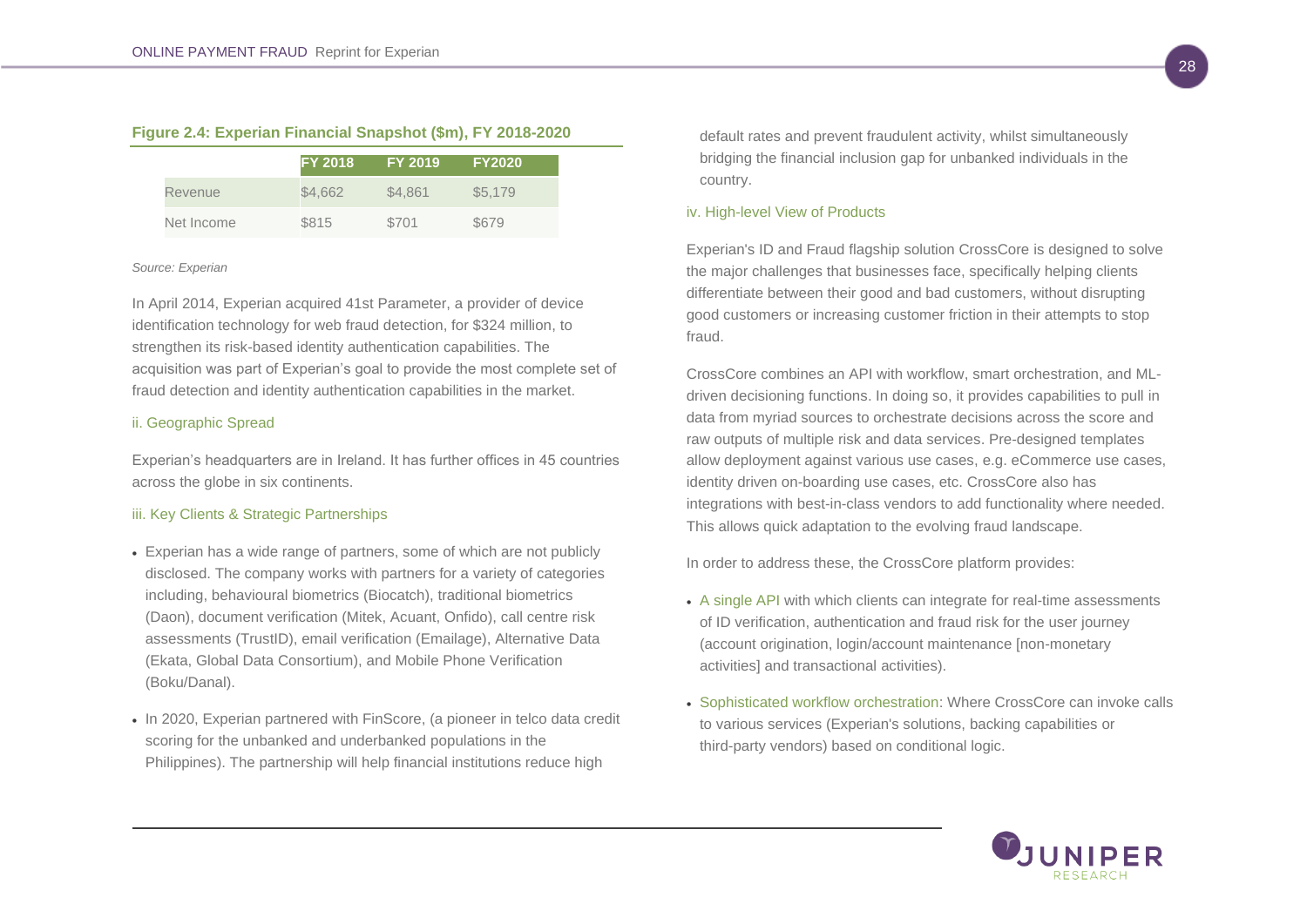- Partner integration: Experian's partnerships extend beyond technical integration. It includes all contracting and due diligence with the vendor, so that the client only needs to amend their MSA (Master Service Agreement) with Experian to take advantage of the various partner solutions.
- Advanced Risk and Trust decisioning: CrossCore is designed to leverage the complete raw output in Experian's network to perform advanced analytics via Experian's native machine-learning infrastructure. Experian's approach includes a hybrid of unsupervised models (to generate features), supervised generic or custom models per use case, and a business rules infrastructure. This provides high levels of accuracy to the client; leading to significantly reduced friction and operational costs.

Behind CrossCore, Experian's native solutions include bureau-based ID verification, device intelligence (malware, jailbreak and device emulation detection), dark web intelligence, access to consortium risk attributes, machine learning-based risk modelling and case management/investigator tools.

'Experian Identity and Fraud business is a significant portion of Experian's overall portfolio of offerings, alongside our traditional credit bureau businesses, which operate in highly regulated markets. As we see more regulation being rolled out across various regions, particularly related to privacy, Experian's history makes us uniquely differentiated, and comfortable operating in heavily regulated environments. We serve clients across the globe, and for many of them, cross-border fraud is still a challenge. We are able to leverage that cross-border insight, so we can understand the behaviour patterns in our technology and adapt our risk strategies accordingly. Given that CrossCore is a global platform, we can

also configure the solution to adapt to the requirements based on the jurisdiction, country, or client. For example, there may be heavier on-boarding and KYC in one region than another. Our solution allows each individual client to establish the specific protocols and select the appropriate services to be brought together to a single answer based on these requirements.' – David Britton, VP Industry Solutions, Fraud & ID Management at Experian

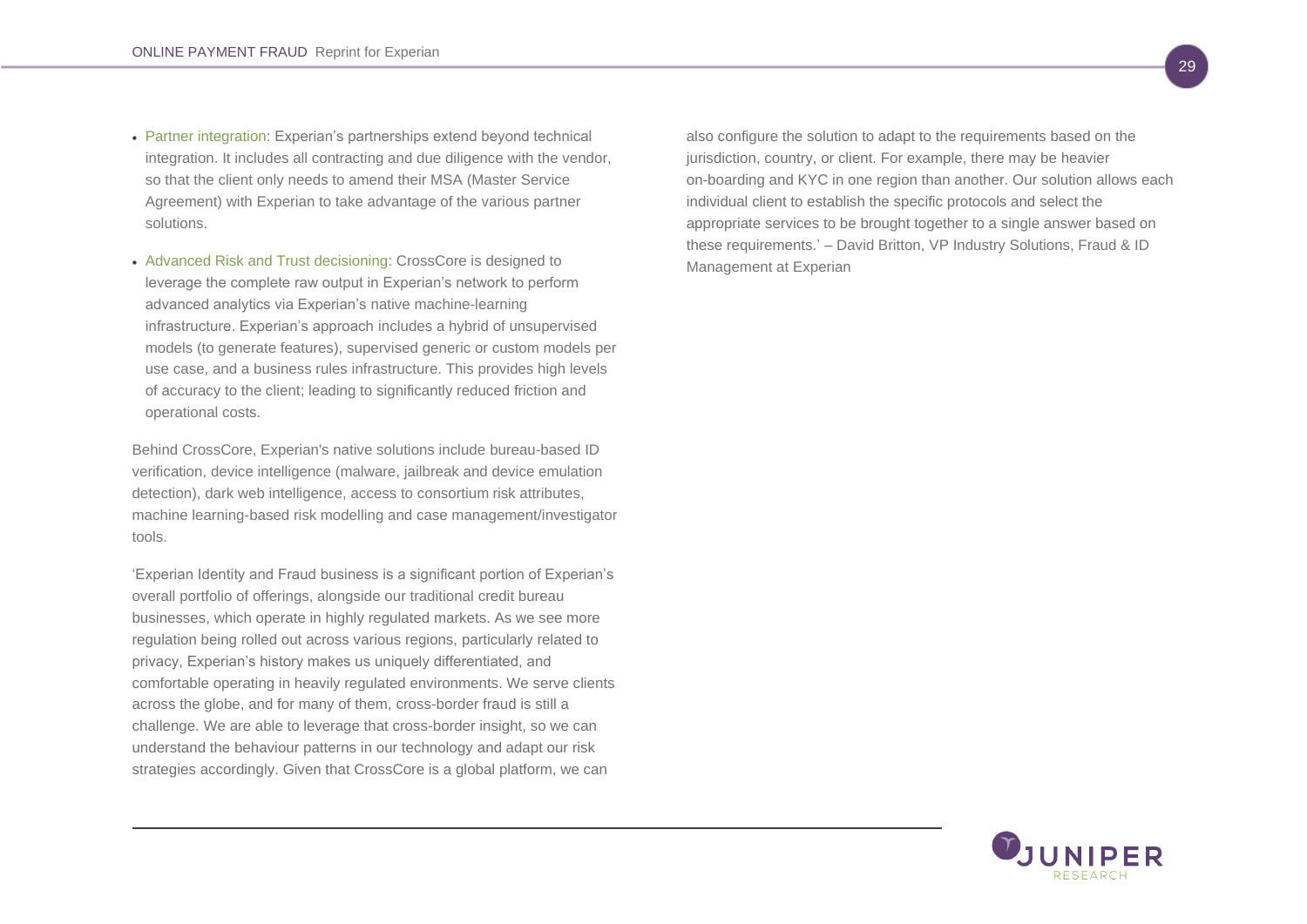## **Endnotes**

i https://www.experian.com/decision-analytics/global-fraud-report

- " https://rusi.org/sites/default/files/the\_silent\_threat\_web\_version.pdf
- iii https://www.cgi.com/uk/en-gb/blog/cyber-security/helping-defend-against-a-30000-increase-in-phishing-attacks-related-to-covid-19-scams
- iv https://www.bbc.co.uk/news/technology-52319093
- <sup>v</sup> https://info.abnormalsecurity.com/rs/231-IDP-139/images/AS\_Qtrly\_BEC\_Report\_Q3\_2020.pdf
- vi https://www.adobe.com/be\_en/experience-cloud/digital-insights/digital-economy-index.html

vii https://newsroom.mastercard.com/asia-pacific/2020/05/20/contactless-payments-will-be-the-new-normal-for-shoppers-in-the-post-covid-19-world/

viii https://www.globenewswire.com/news-release/2020/11/19/2130156/0/en/86-of-global-consumers-fall-victim-to-identity-theft-and-fraud-as-online-shoppingincreases.html

ix https://www.ecommercetimes.com/story/86591.html

- <sup>x</sup> https://www.privacyaffairs.com/dark-web-price-index-2020/
- xi https://www.riskbasedsecurity.com/2021/01/18/webinar-data-breach-trends-ransomware-jumps-by-100-and-records-exposed-hits-37-billion/
- xii https://www.ftc.gov/news-events/press-releases/2021/02/new-data-shows-ftc-received-2-2-million-fraud-reports-consumers
- xiii https://www.cifas.org.uk/newsroom/survey-reveals-4-in-5-unprepared-for-2020-fraud-levels
- xiv https://www.fenergo.com/assets/files/industry-knowledge/Reports/Another%20Fine%20Mess%20Report%20-%20APAC%20edition\_FINAL\_23.04.2020.pdf

xv https://www.thomsonreuters.com/en/press-releases/2017/october/thomson-reuters-2017-global-kyc-surveys-attest-to-even-greater-compliance-painpoints.html